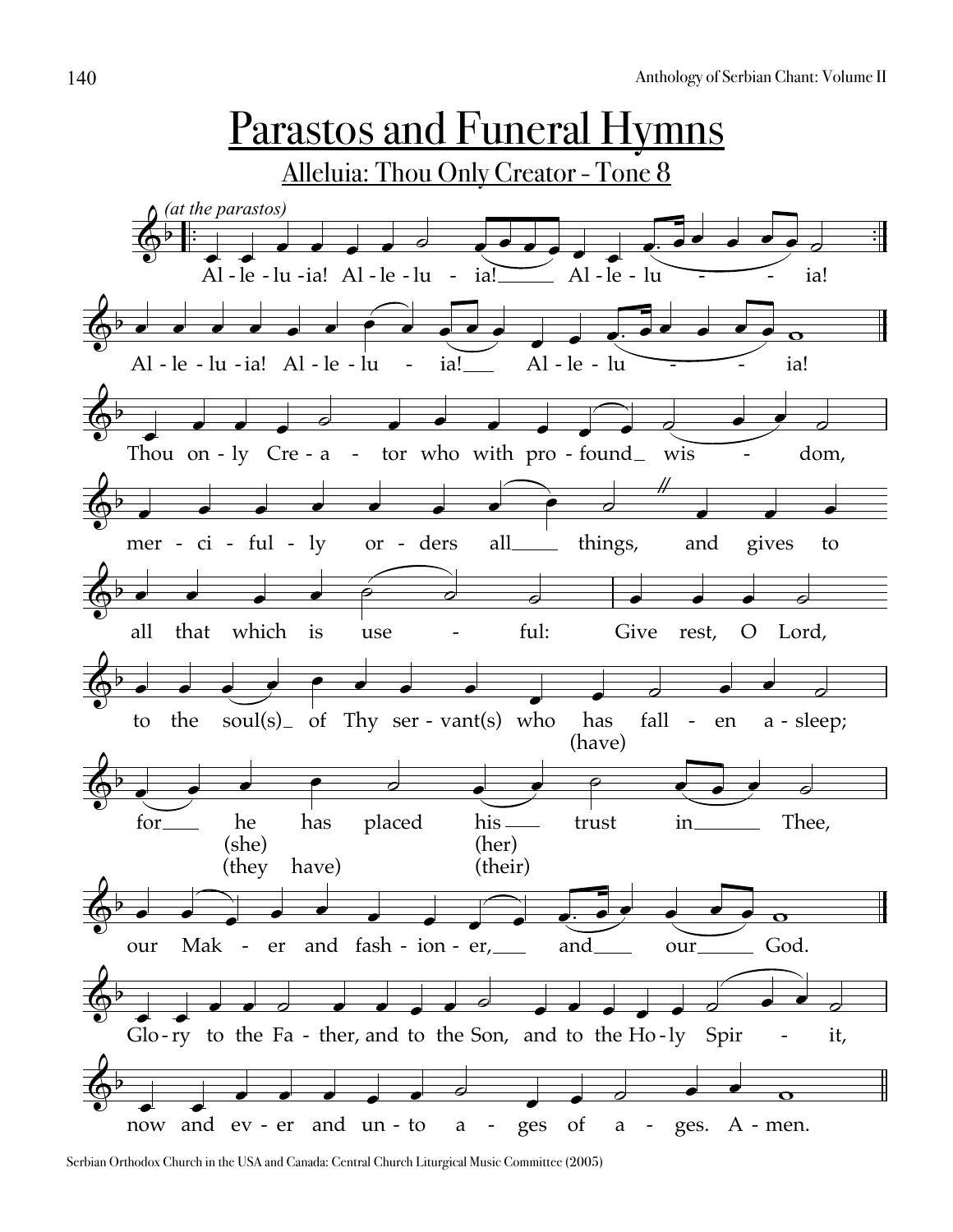

Serbian Orthodox Church in the USA and Canada: Central Church Liturgical Music Committee (2005)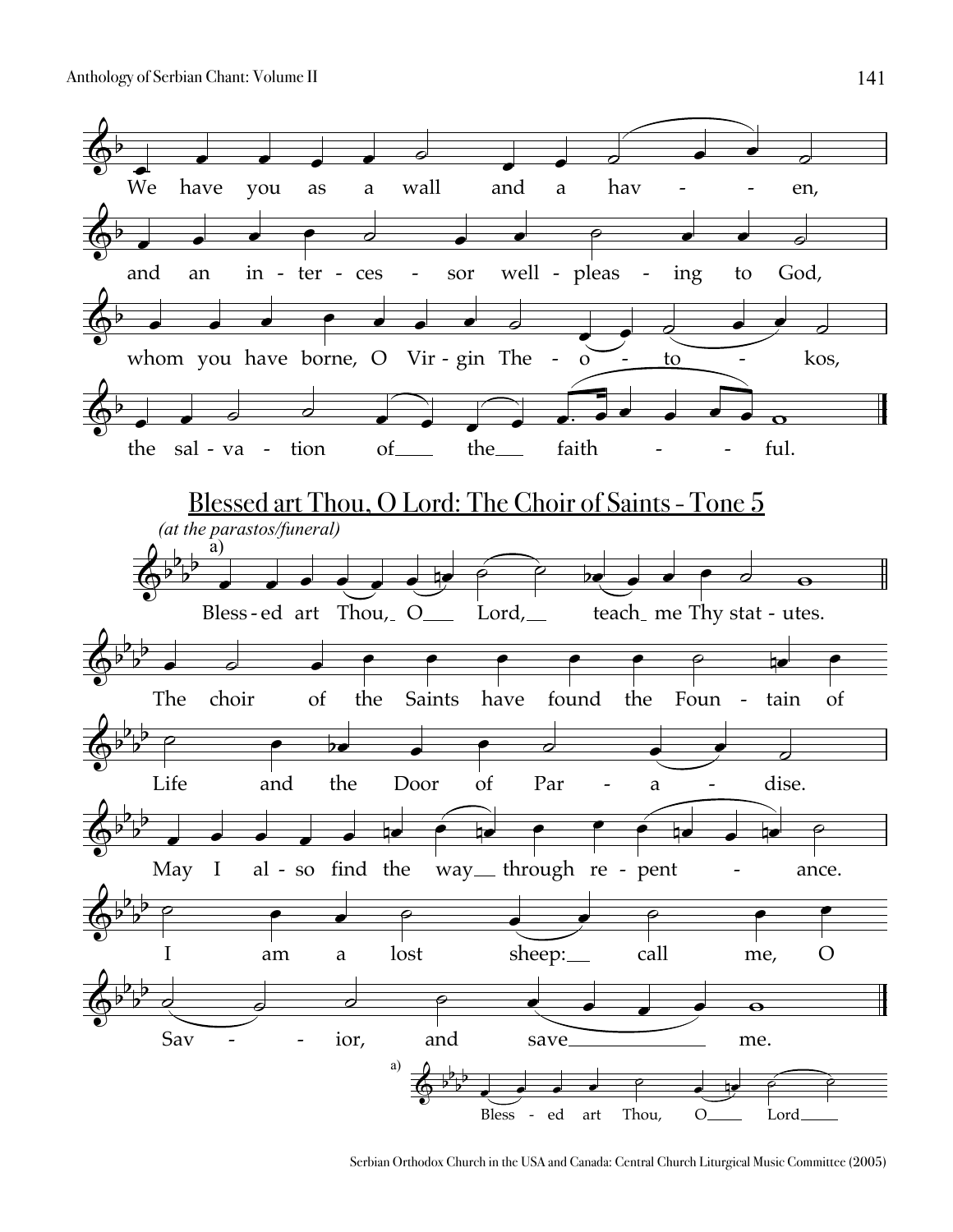

Serbian Orthodox Church in the USA and Canada: Central Church Liturgical Music Committee (2005)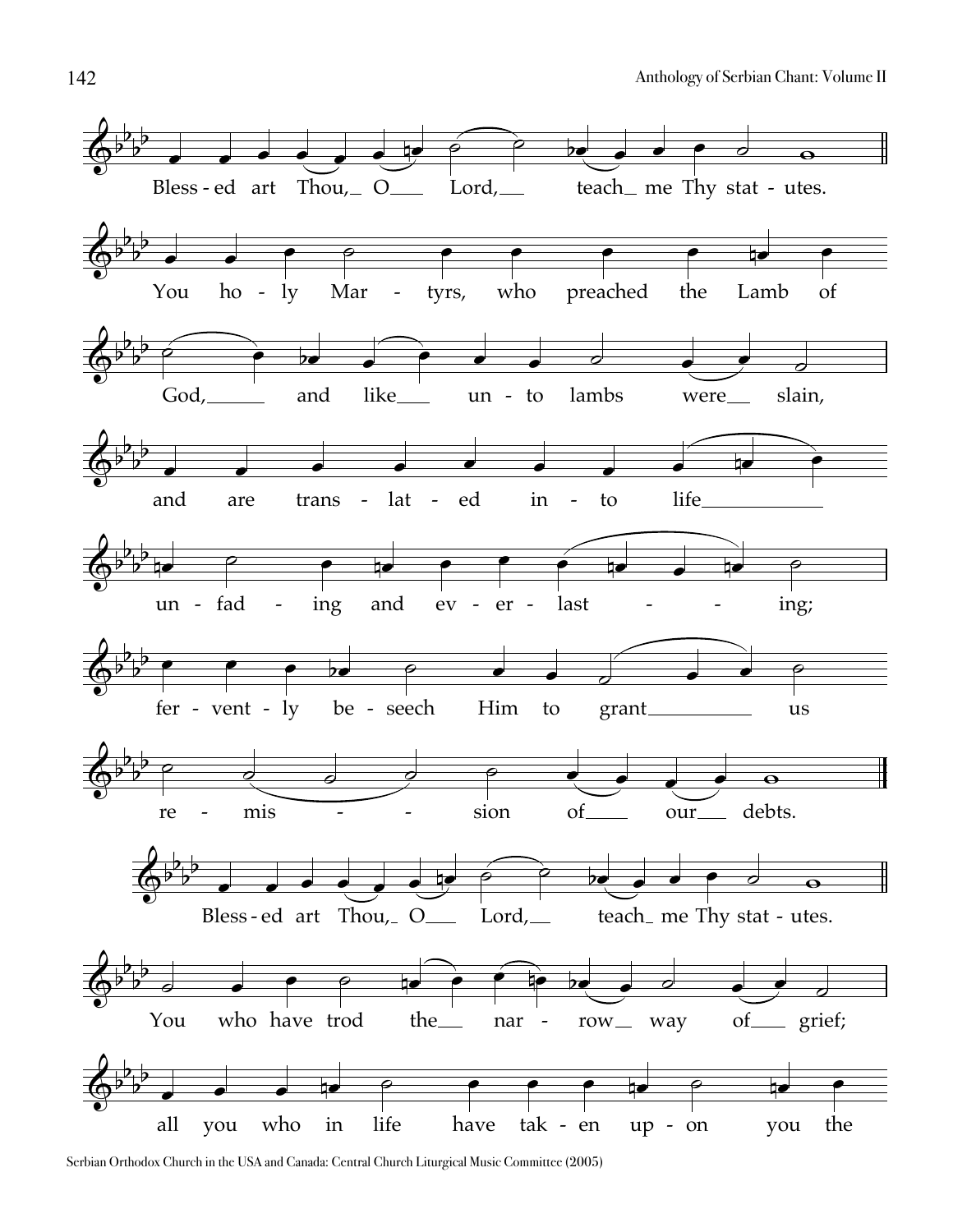

Serbian Orthodox Church in the USA and Canada: Central Church Liturgical Music Committee (2005)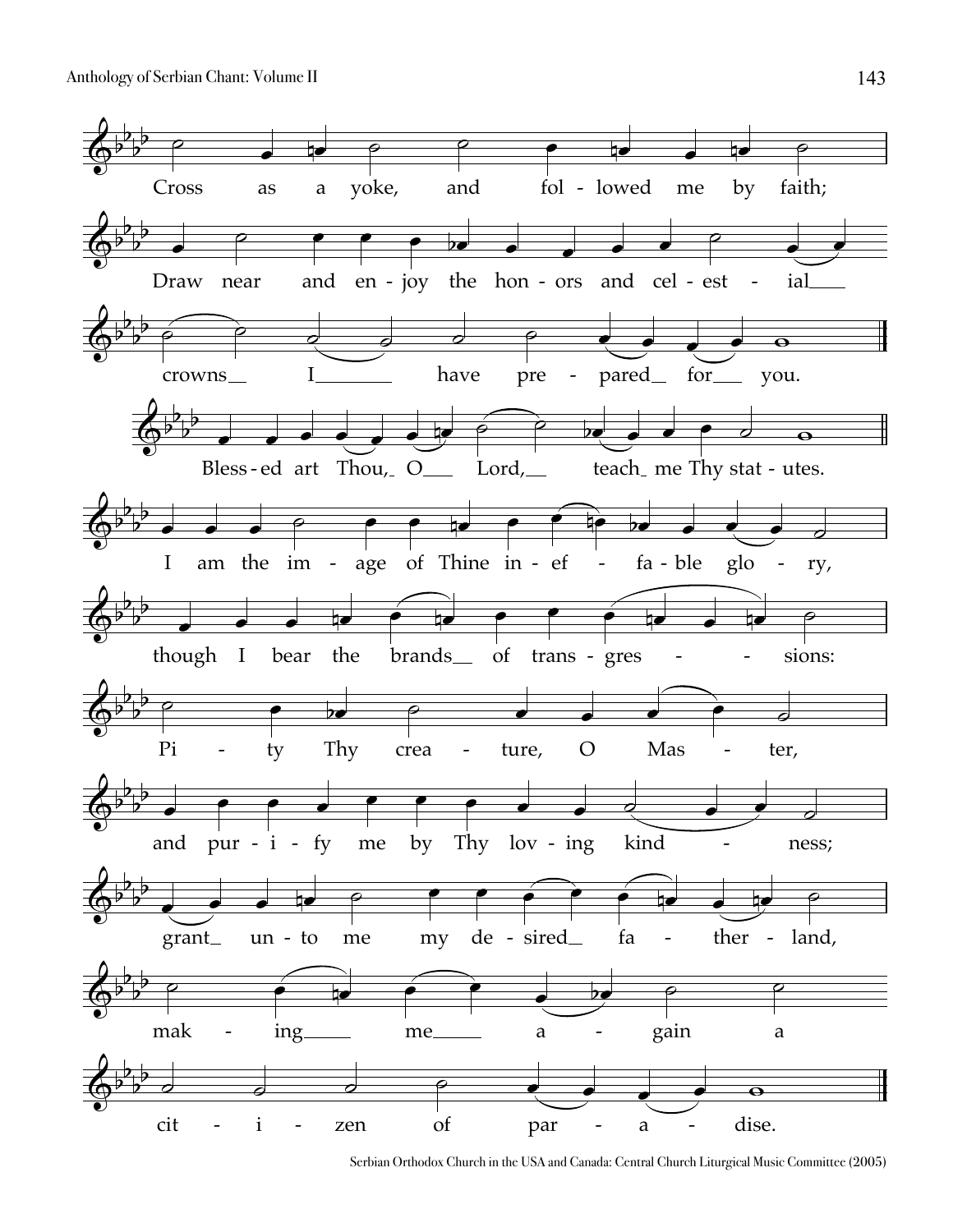

Serbian Orthodox Church in the USA and Canada: Central Church Liturgical Music Committee (2005)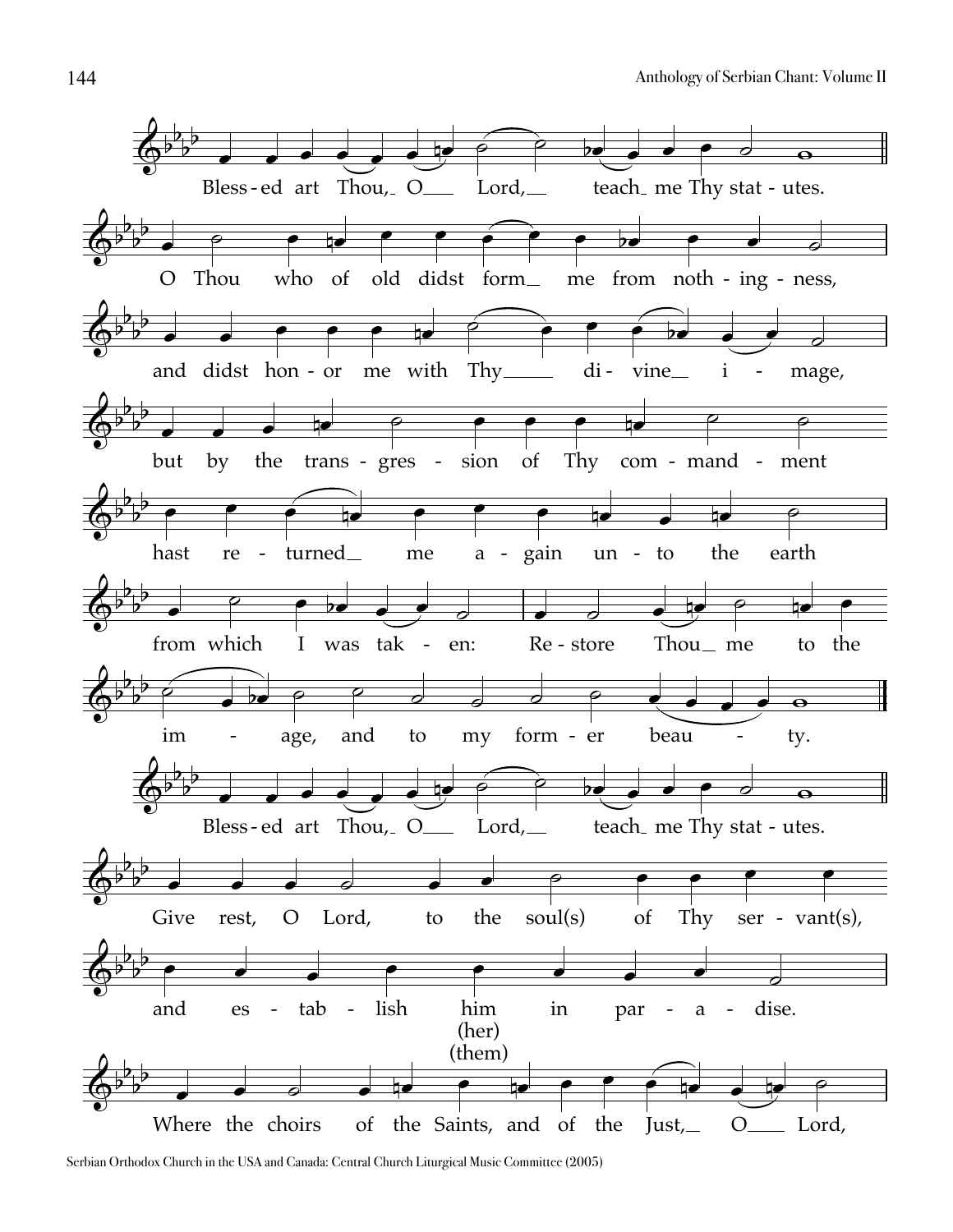

Serbian Orthodox Church in the USA and Canada: Central Church Liturgical Music Committee (2005)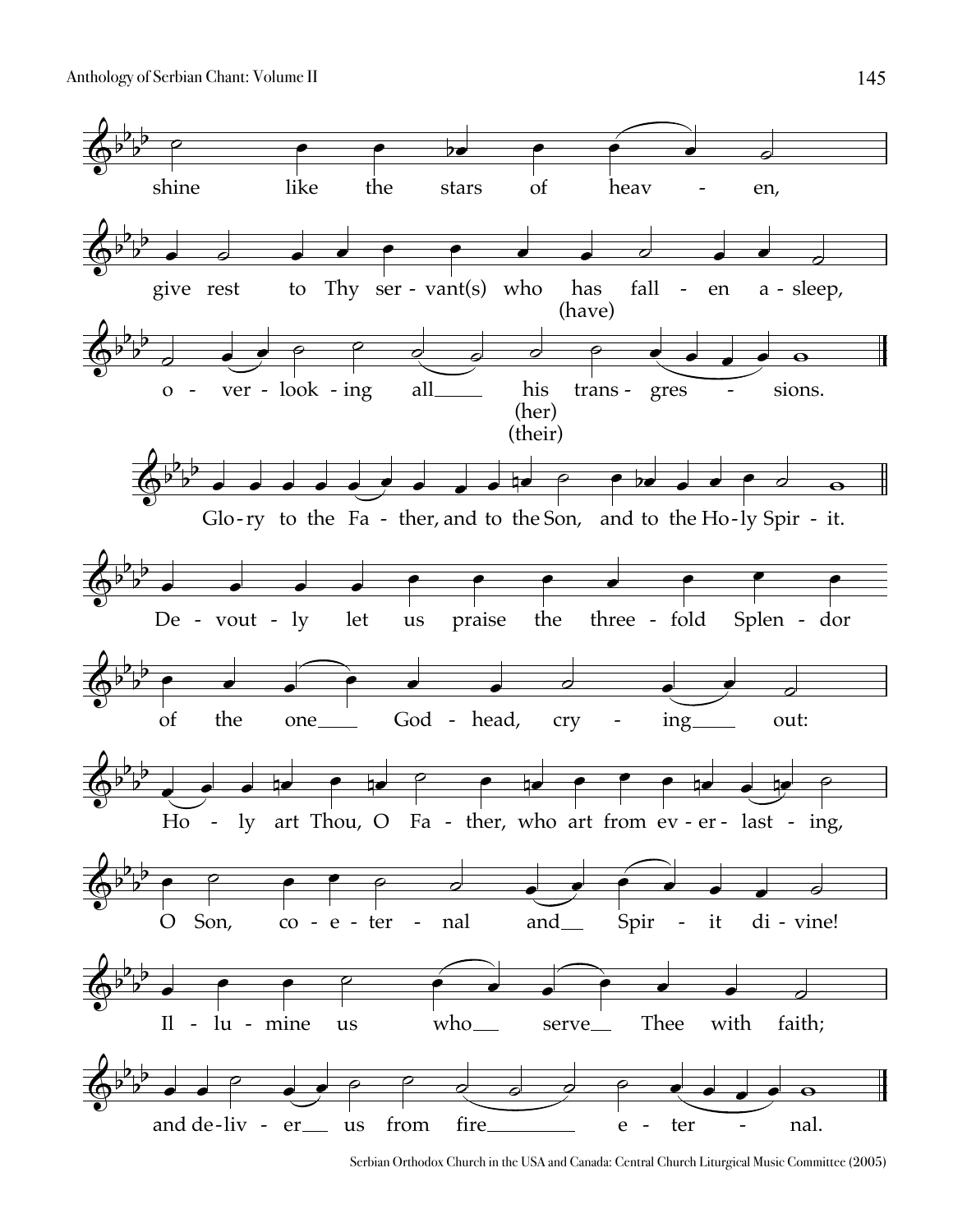

Serbian Orthodox Church in the USA and Canada: Central Church Liturgical Music Committee (2005)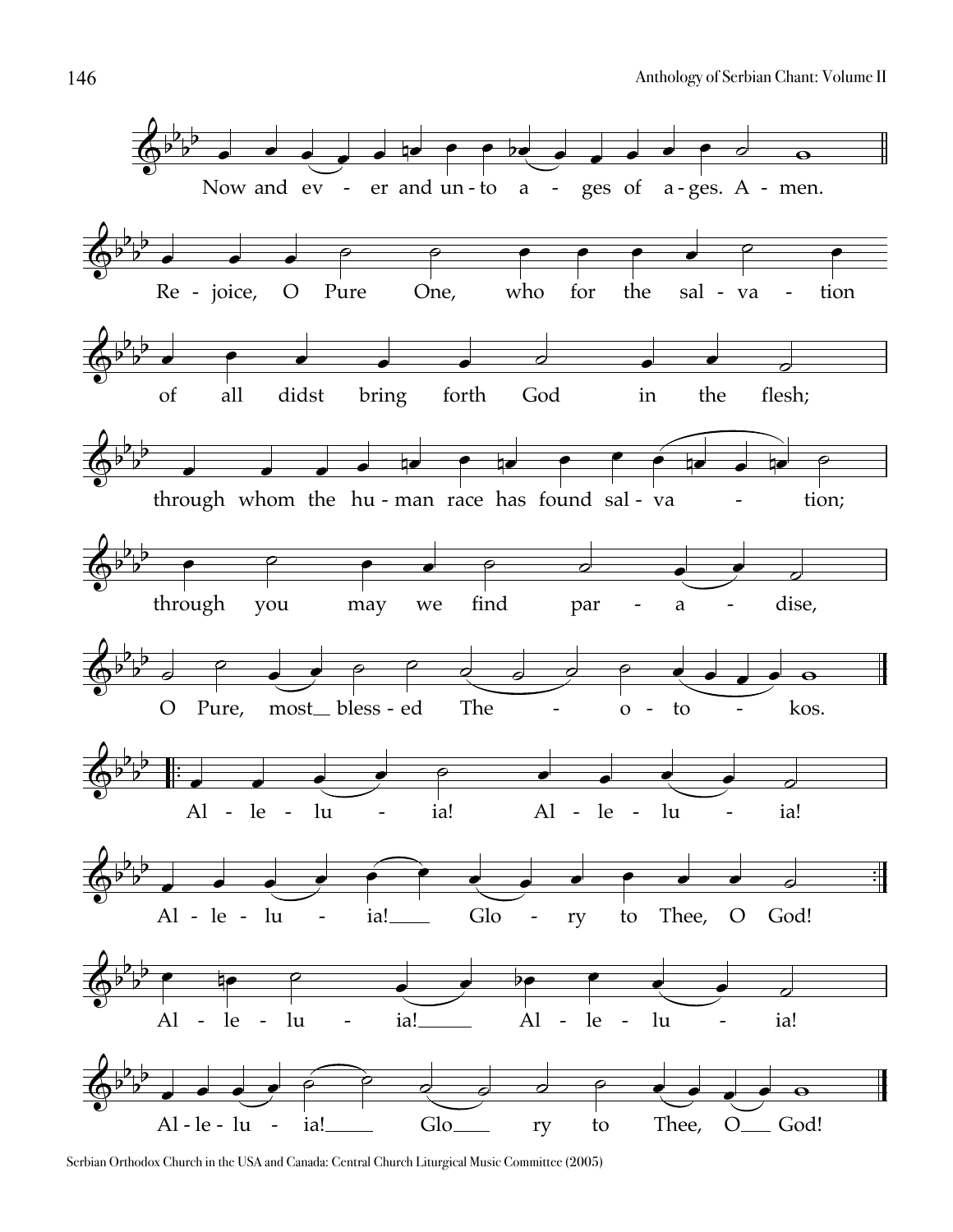

Serbian Orthodox Church in the USA and Canada: Central Church Liturgical Music Committee (2005)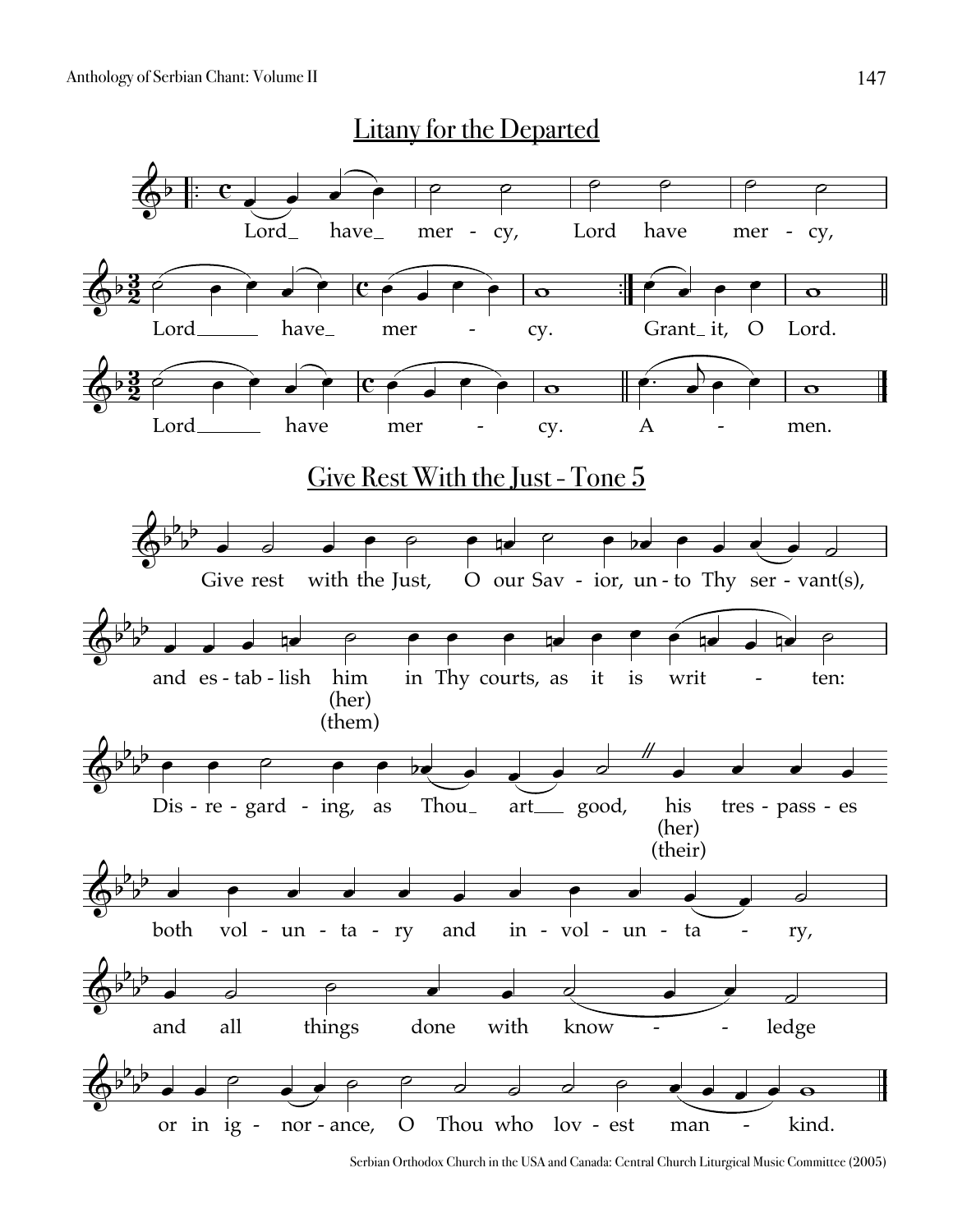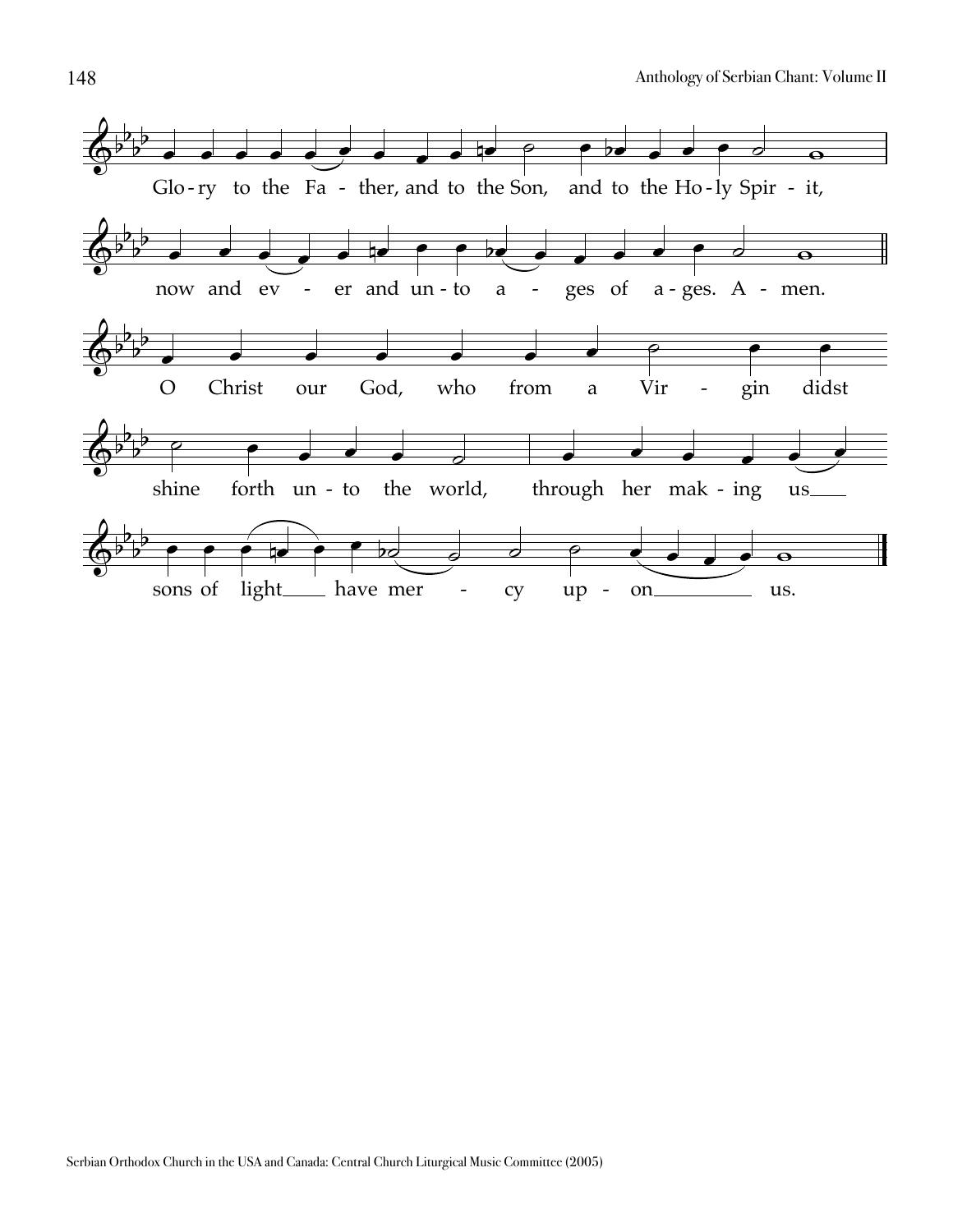

**Another preferred variation on the melody for the above Irmos (sung a little slower):**



Serbian Orthodox Church in the USA and Canada: Central Church Liturgical Music Committee (2005)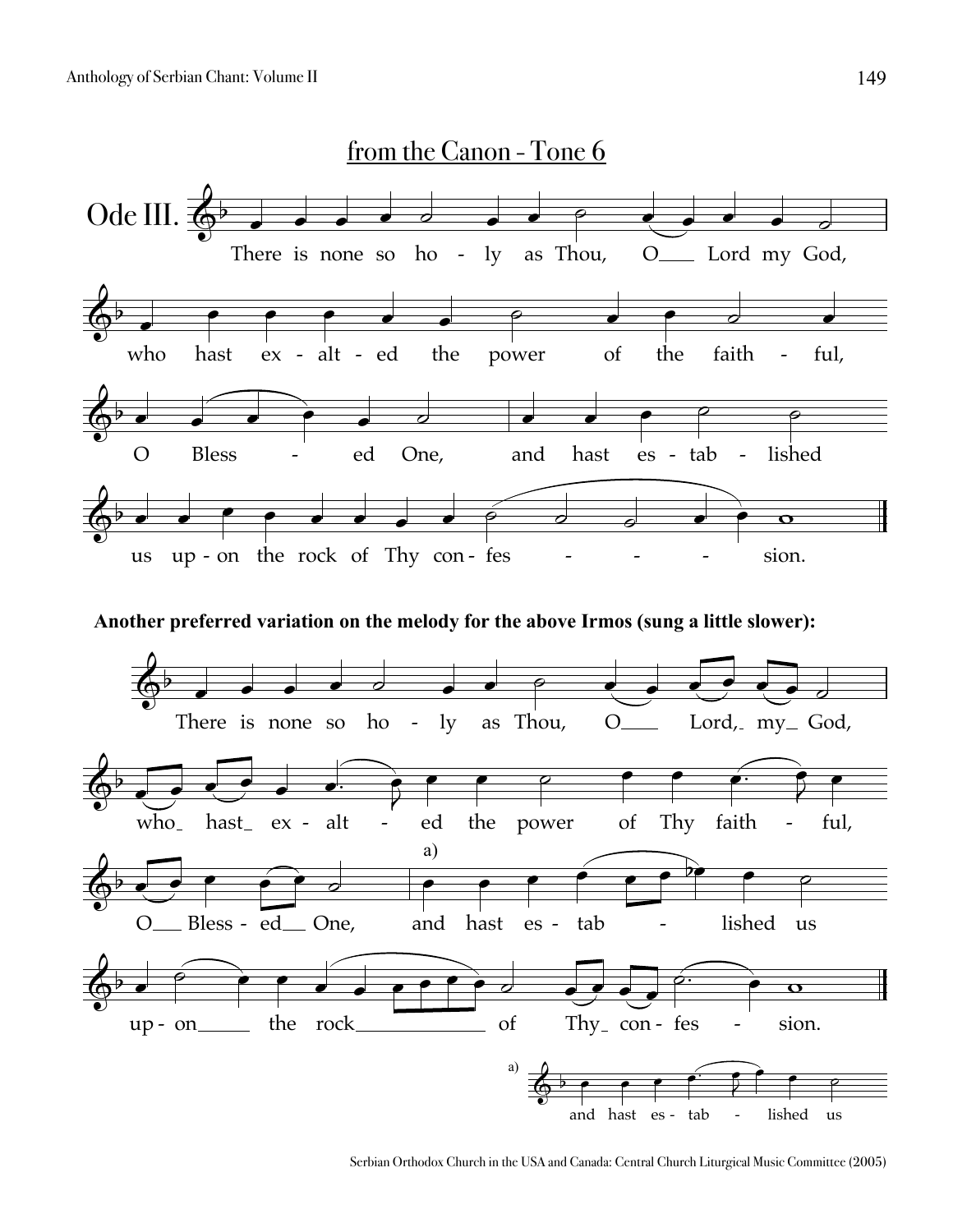

Serbian Orthodox Church in the USA and Canada: Central Church Liturgical Music Committee (2005)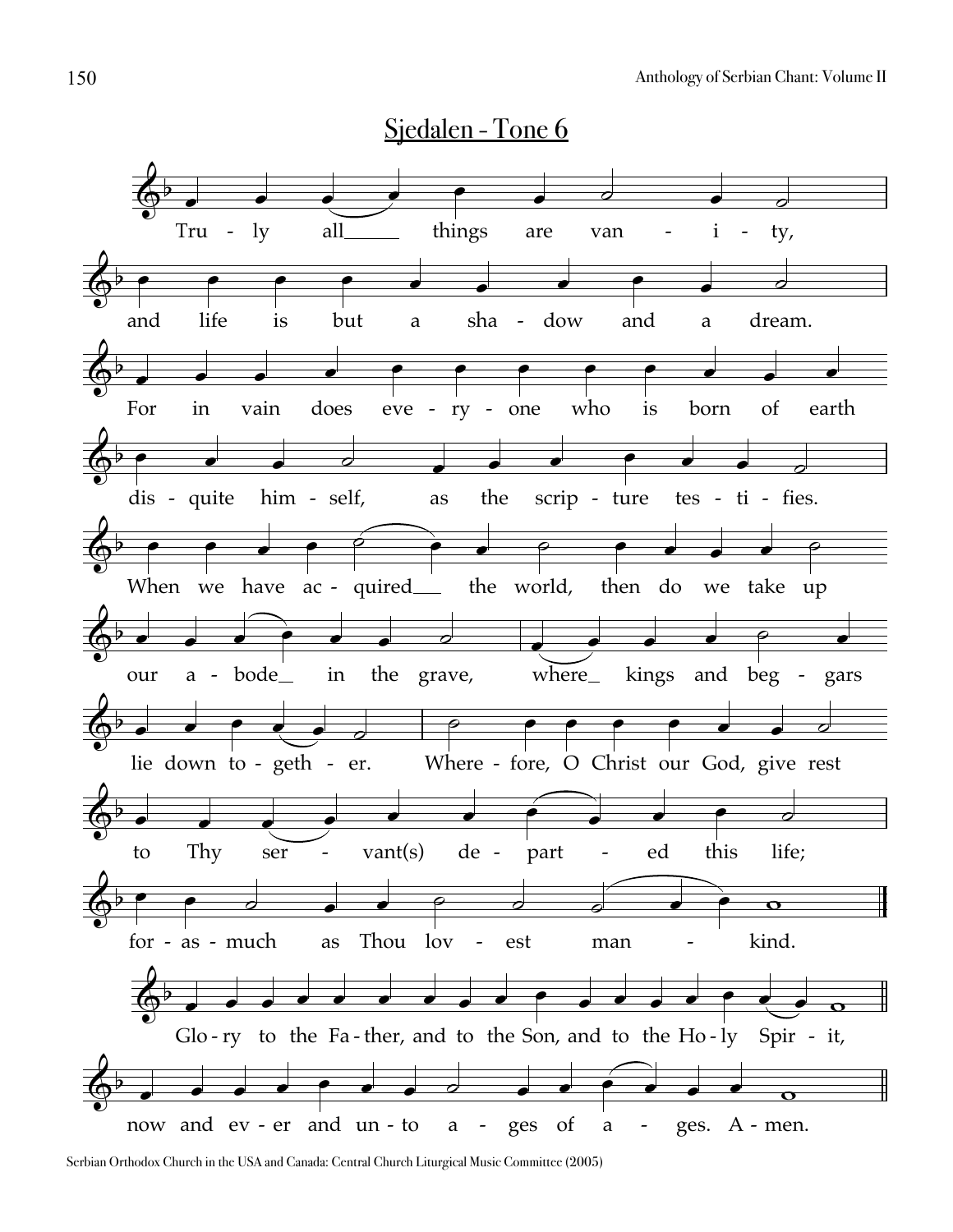

Serbian Orthodox Church in the USA and Canada: Central Church Liturgical Music Committee (2005)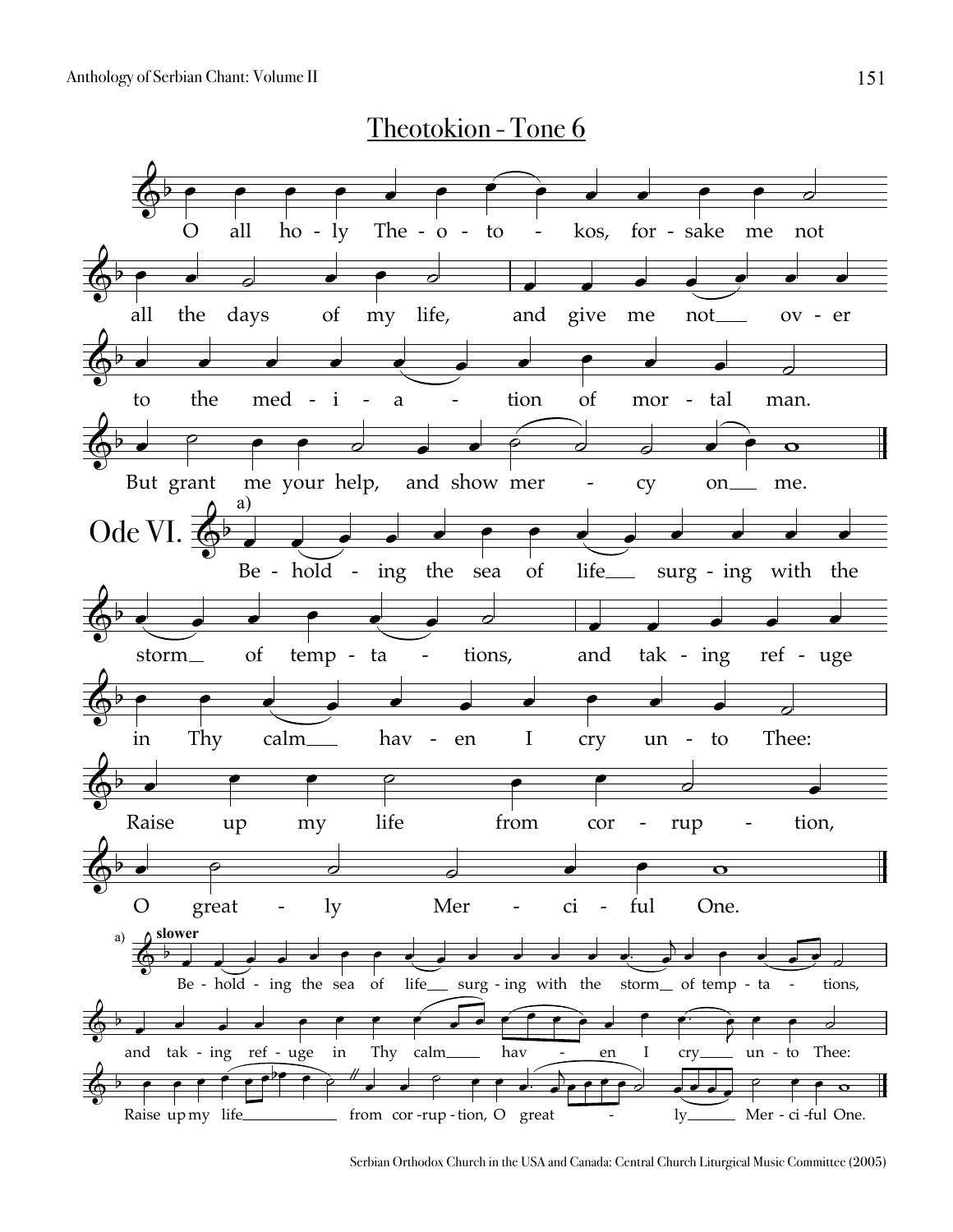

Serbian Orthodox Church in the USA and Canada: Central Church Liturgical Music Committee (2005)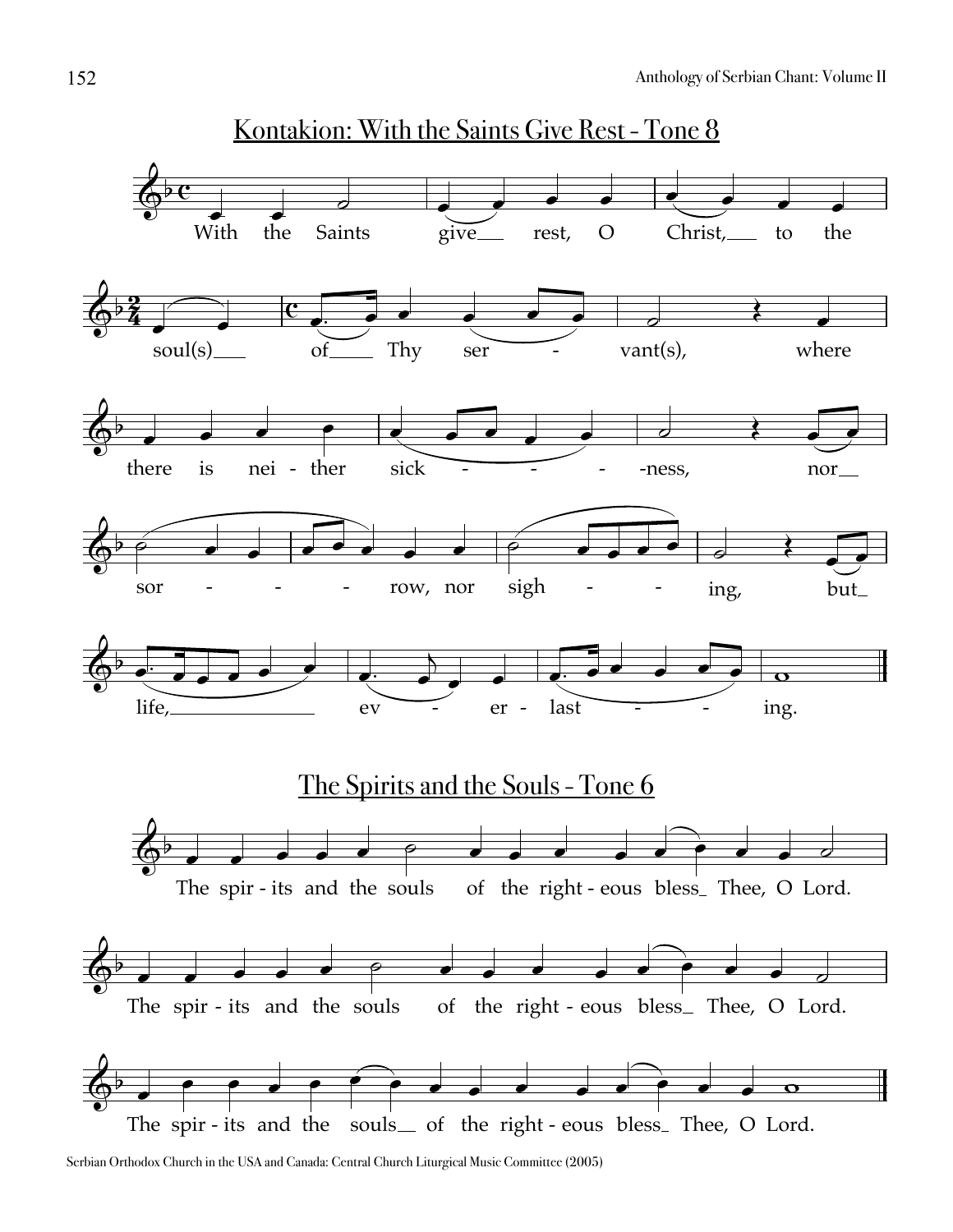

Serbian Orthodox Church in the USA and Canada: Central Church Liturgical Music Committee (2005)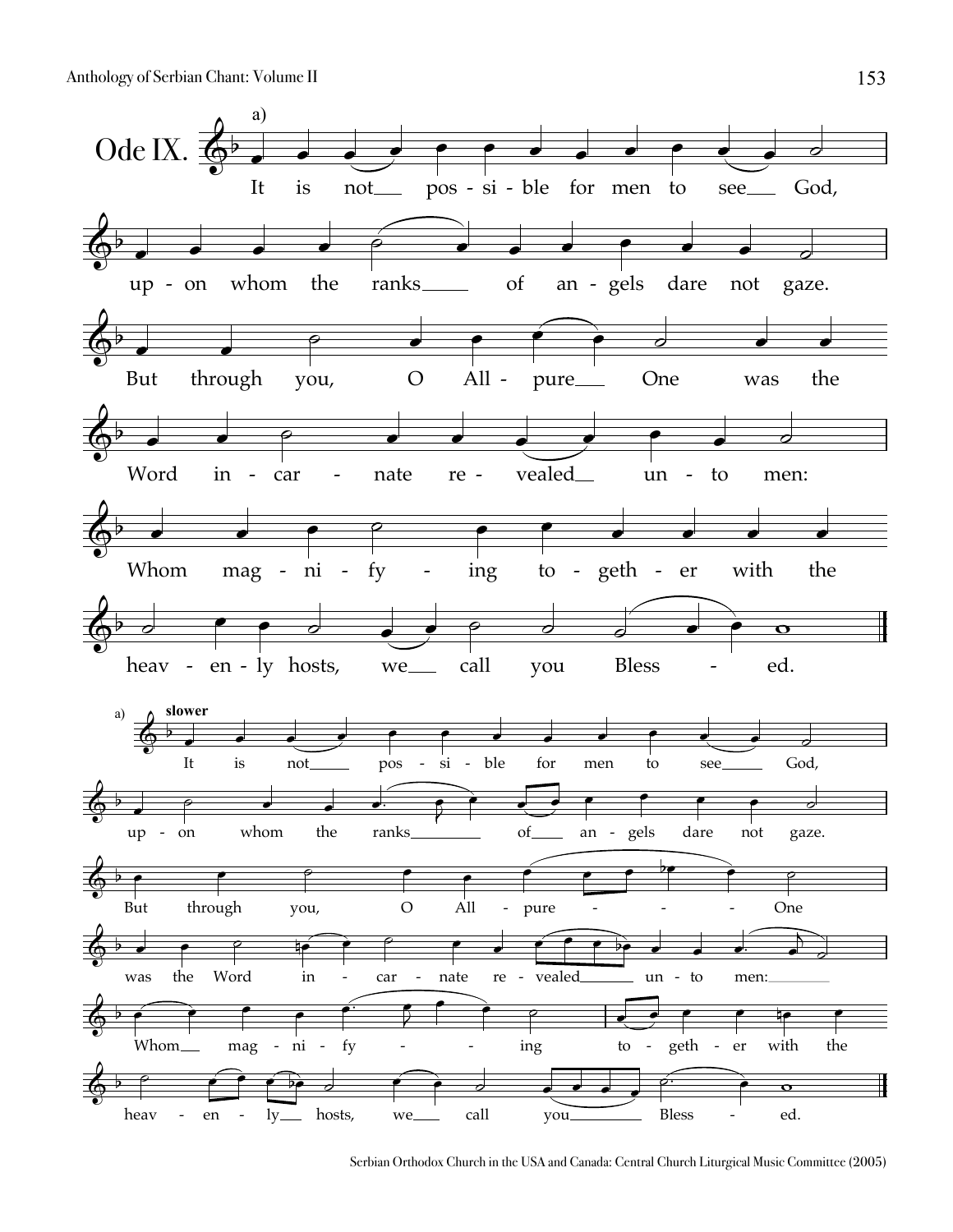

Serbian Orthodox Church in the USA and Canada: Central Church Liturgical Music Committee (2005)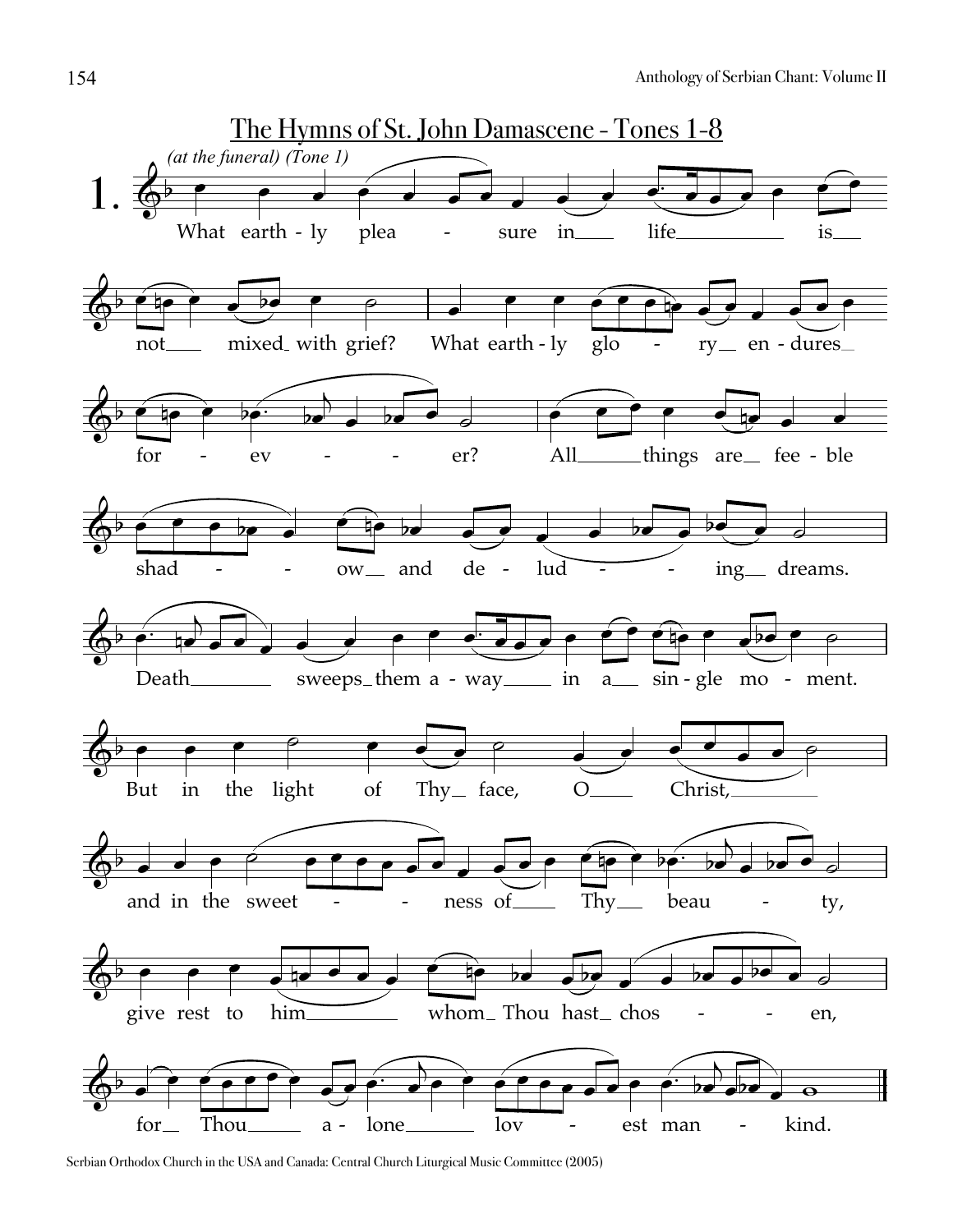

Serbian Orthodox Church in the USA and Canada: Central Church Liturgical Music Committee (2005)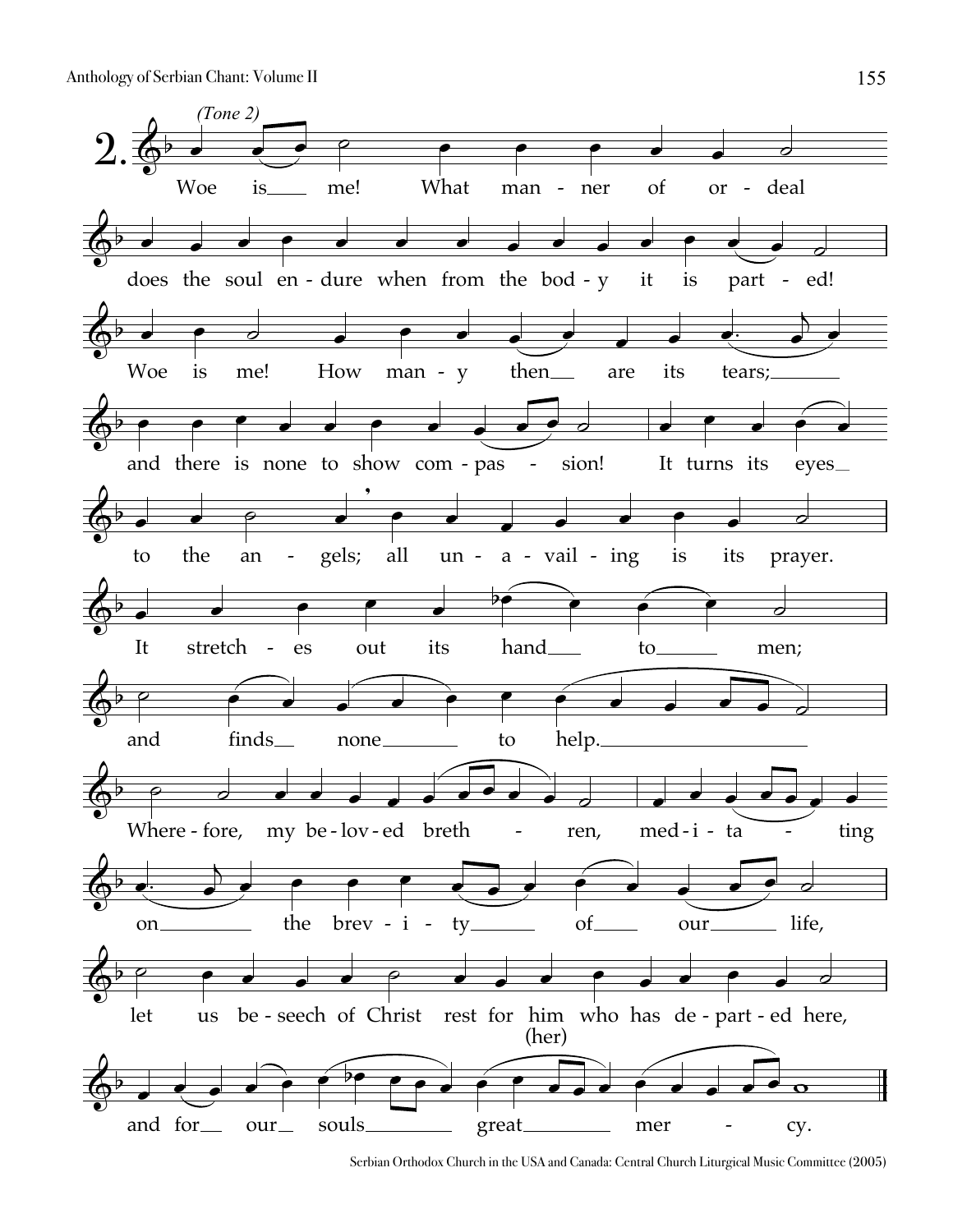

Serbian Orthodox Church in the USA and Canada: Central Church Liturgical Music Committee (2005)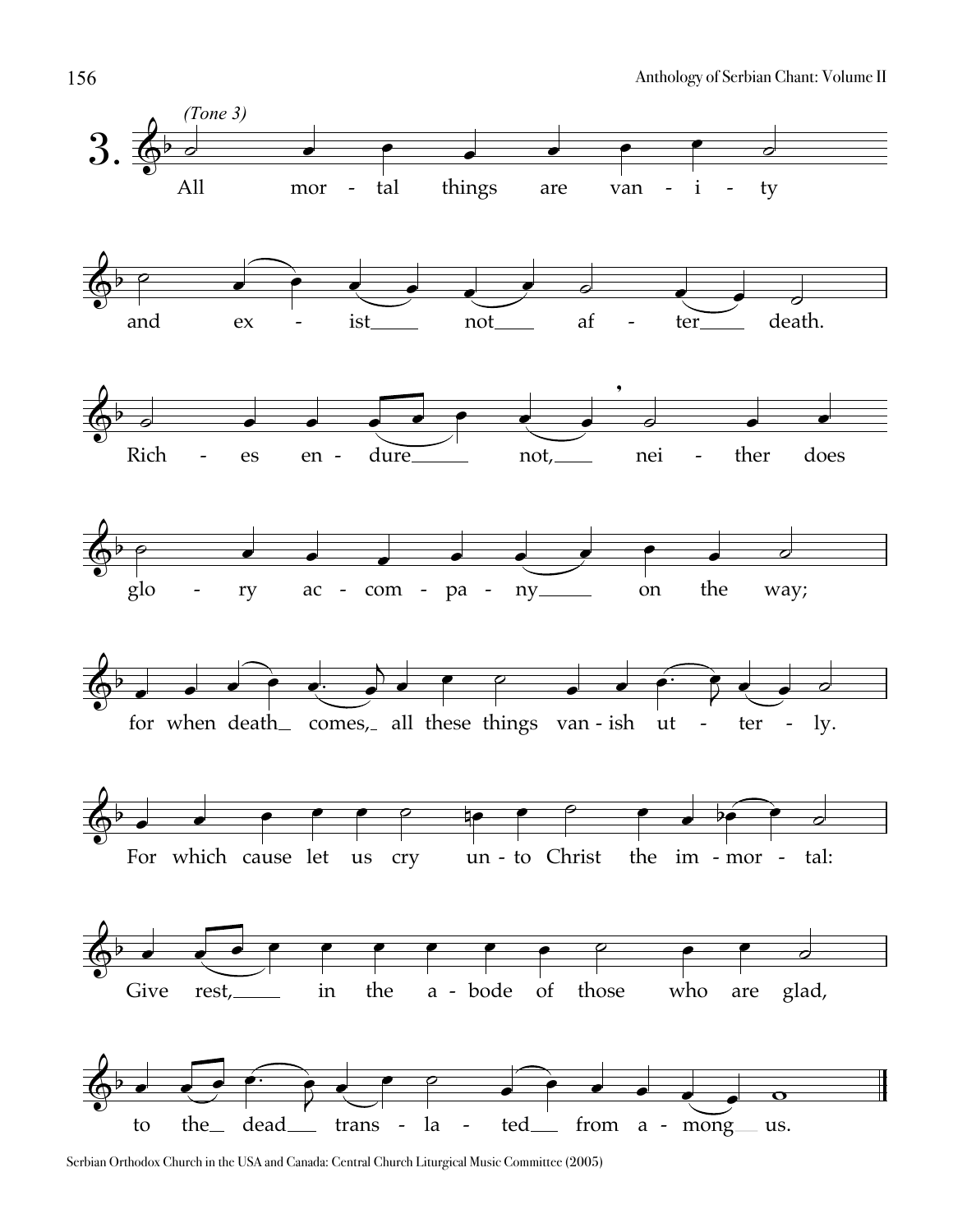

Serbian Orthodox Church in the USA and Canada: Central Church Liturgical Music Committee (2005)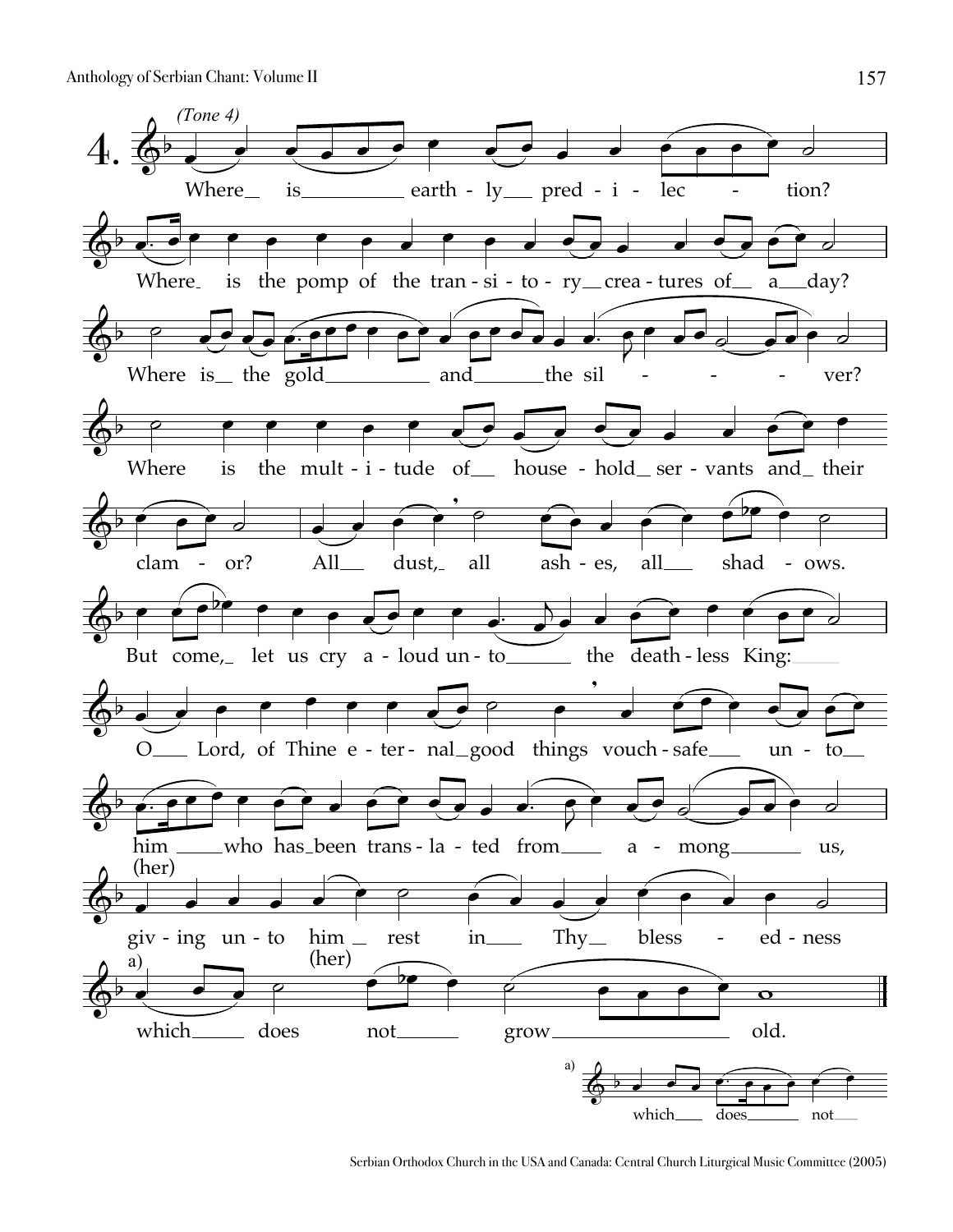

Serbian Orthodox Church in the USA and Canada: Central Church Liturgical Music Committee (2005)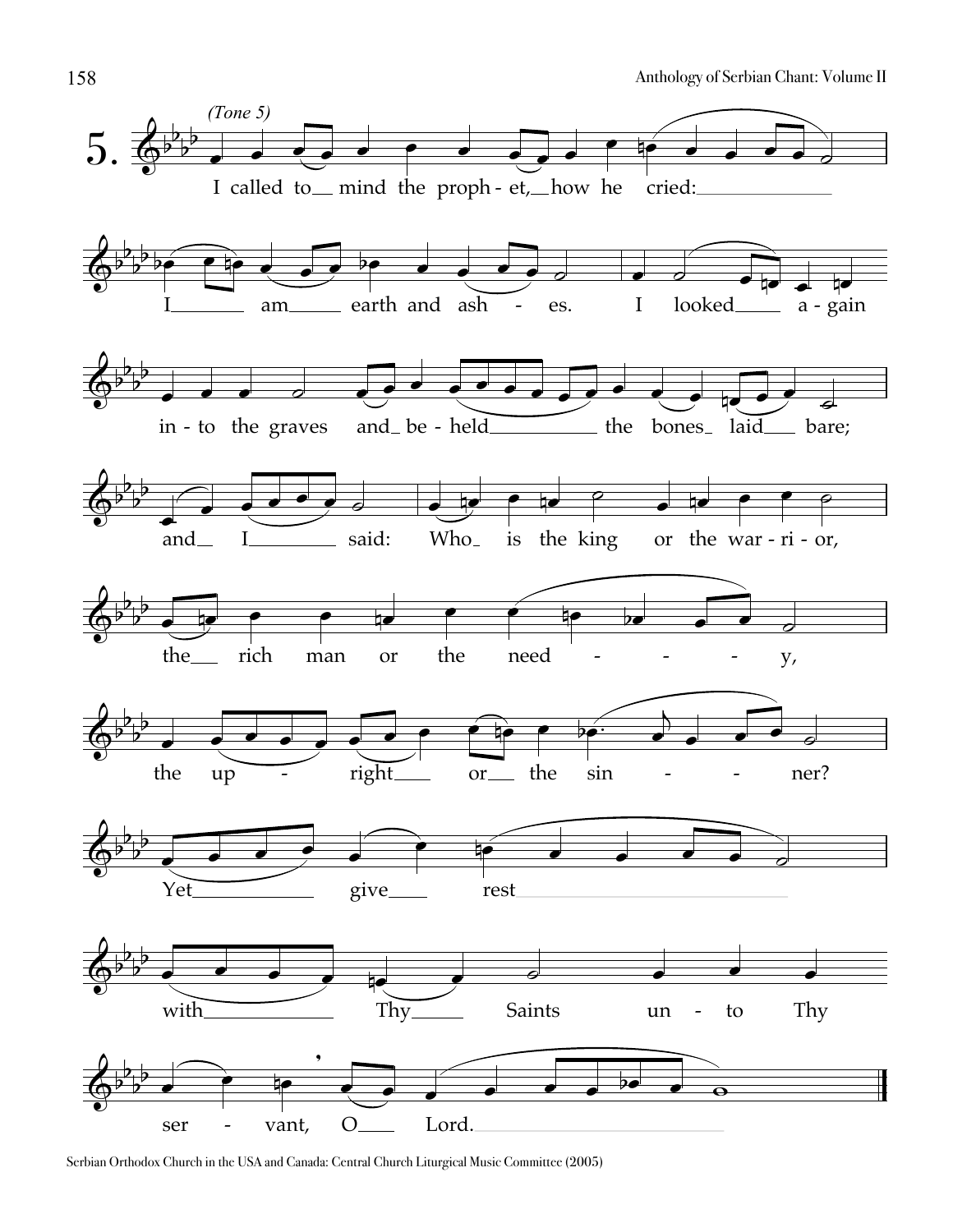

Serbian Orthodox Church in the USA and Canada: Central Church Liturgical Music Committee (2005)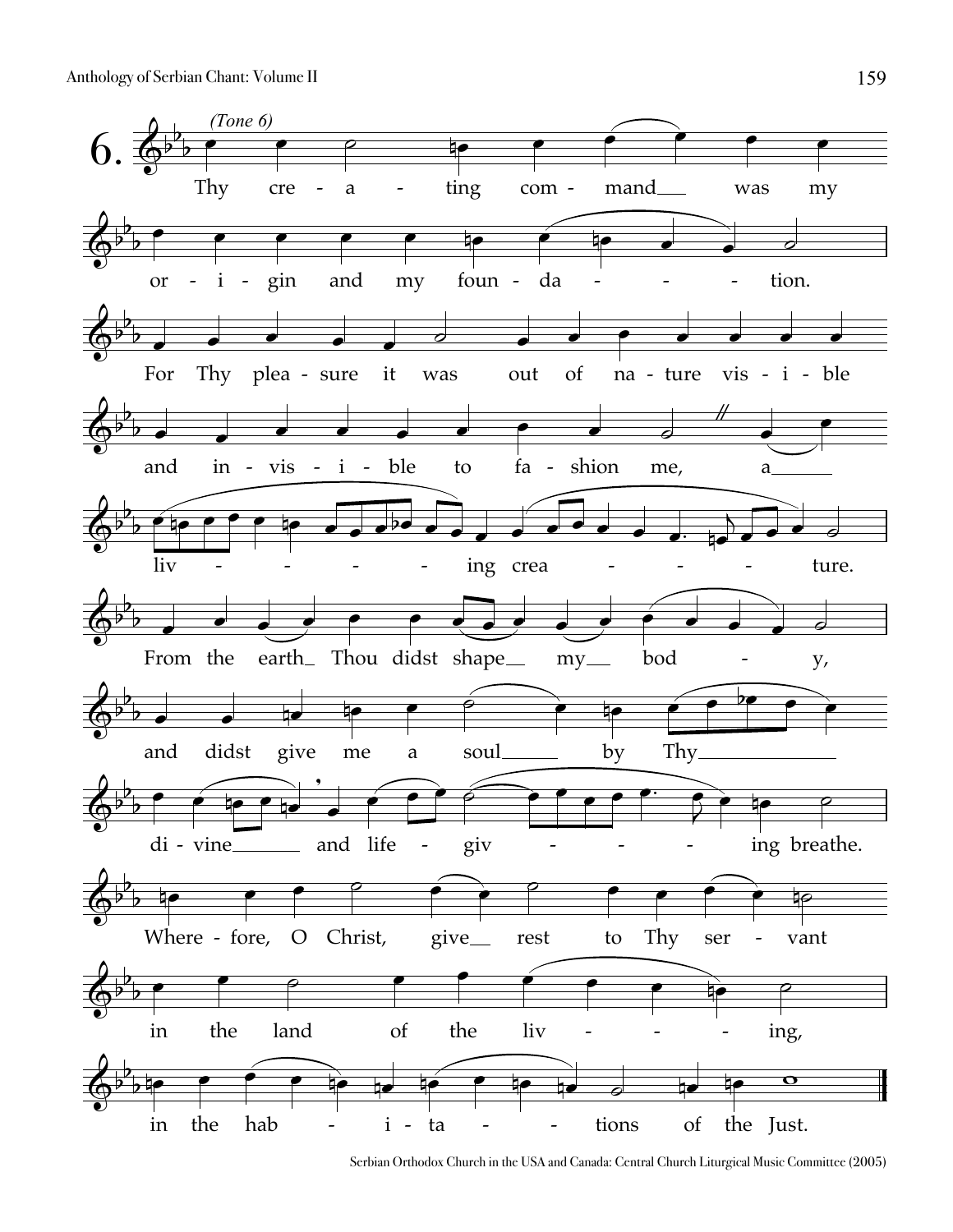

Serbian Orthodox Church in the USA and Canada: Central Church Liturgical Music Committee (2005)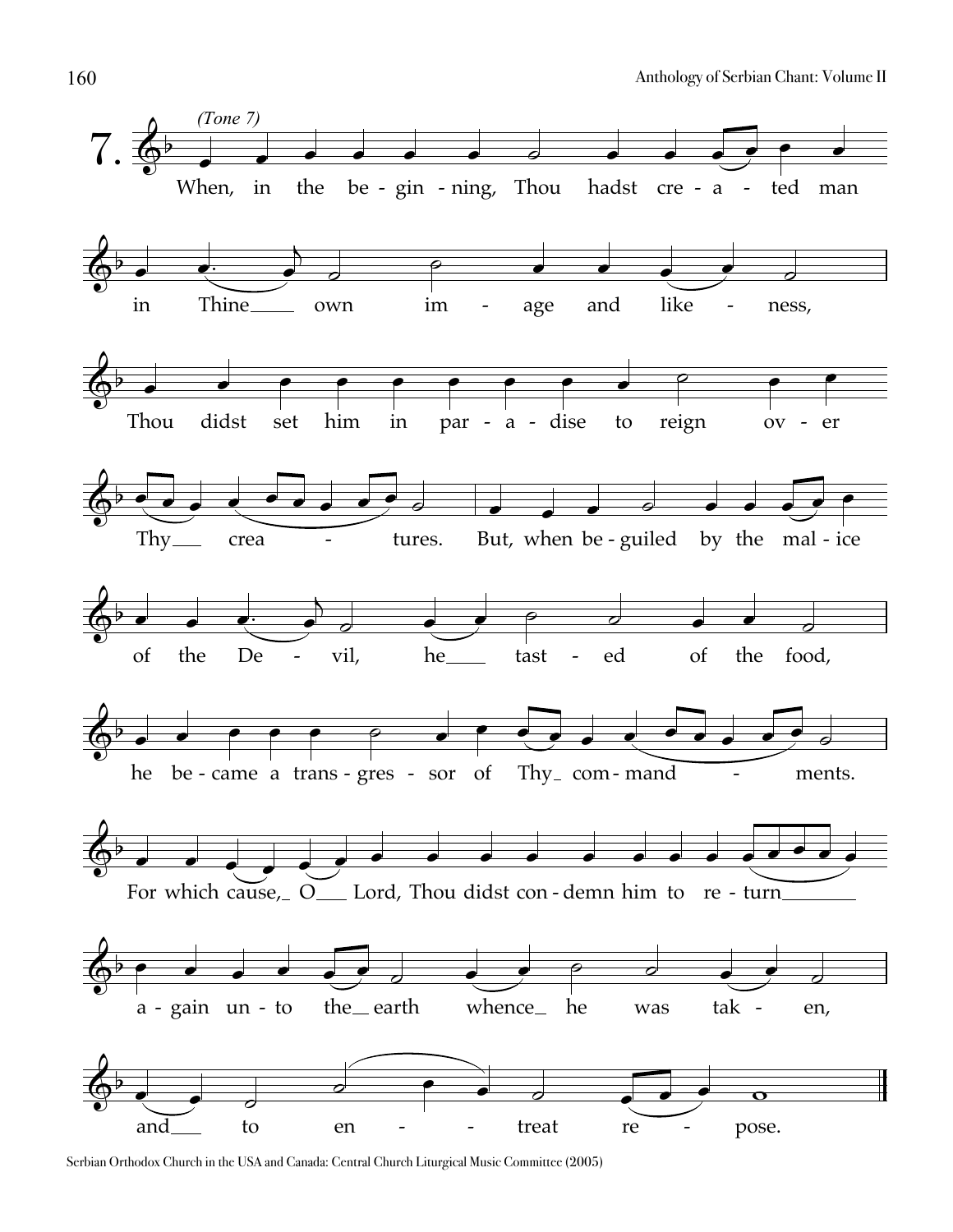

Serbian Orthodox Church in the USA and Canada: Central Church Liturgical Music Committee (2005)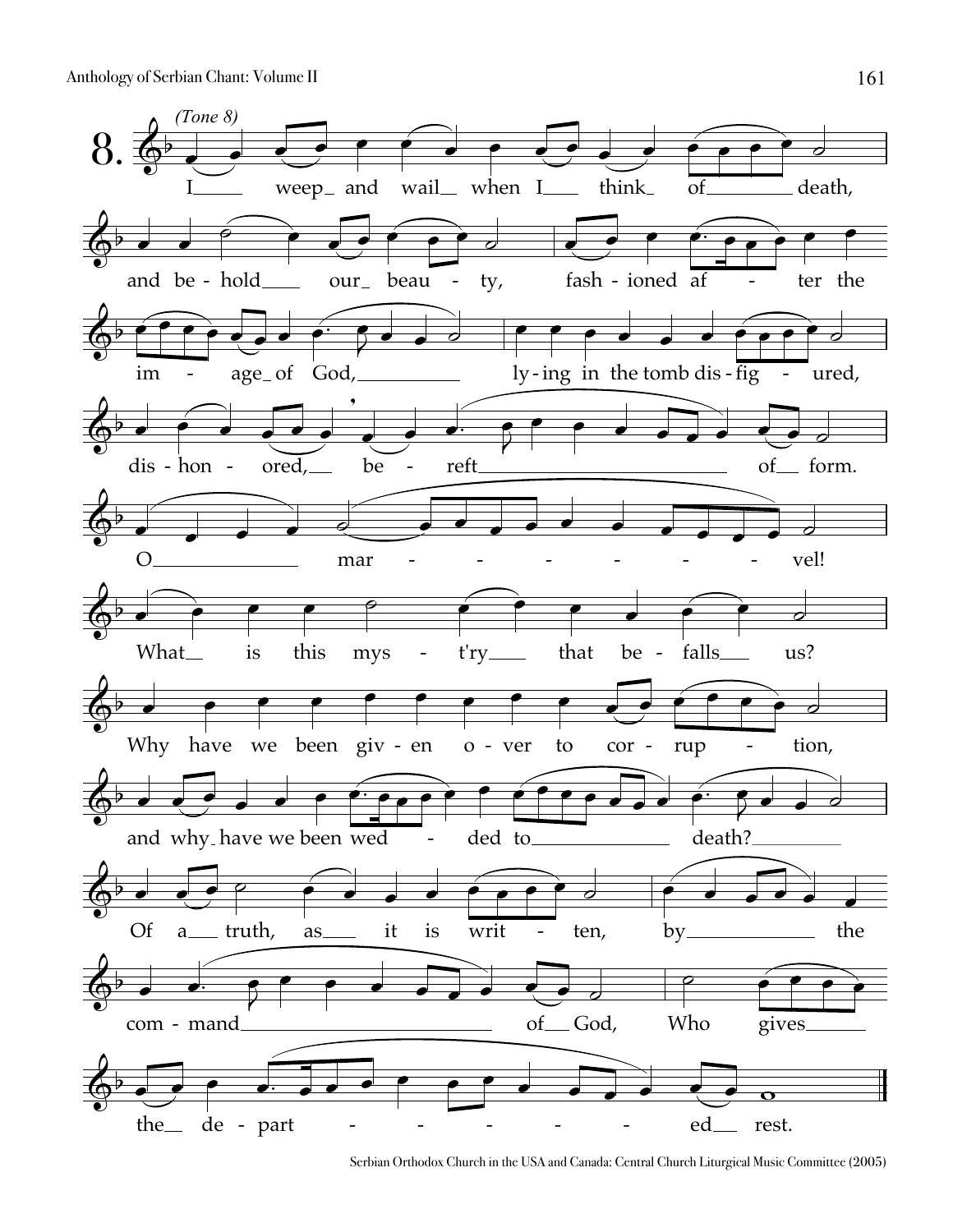

Serbian Orthodox Church in the USA and Canada: Central Church Liturgical Music Committee (2005)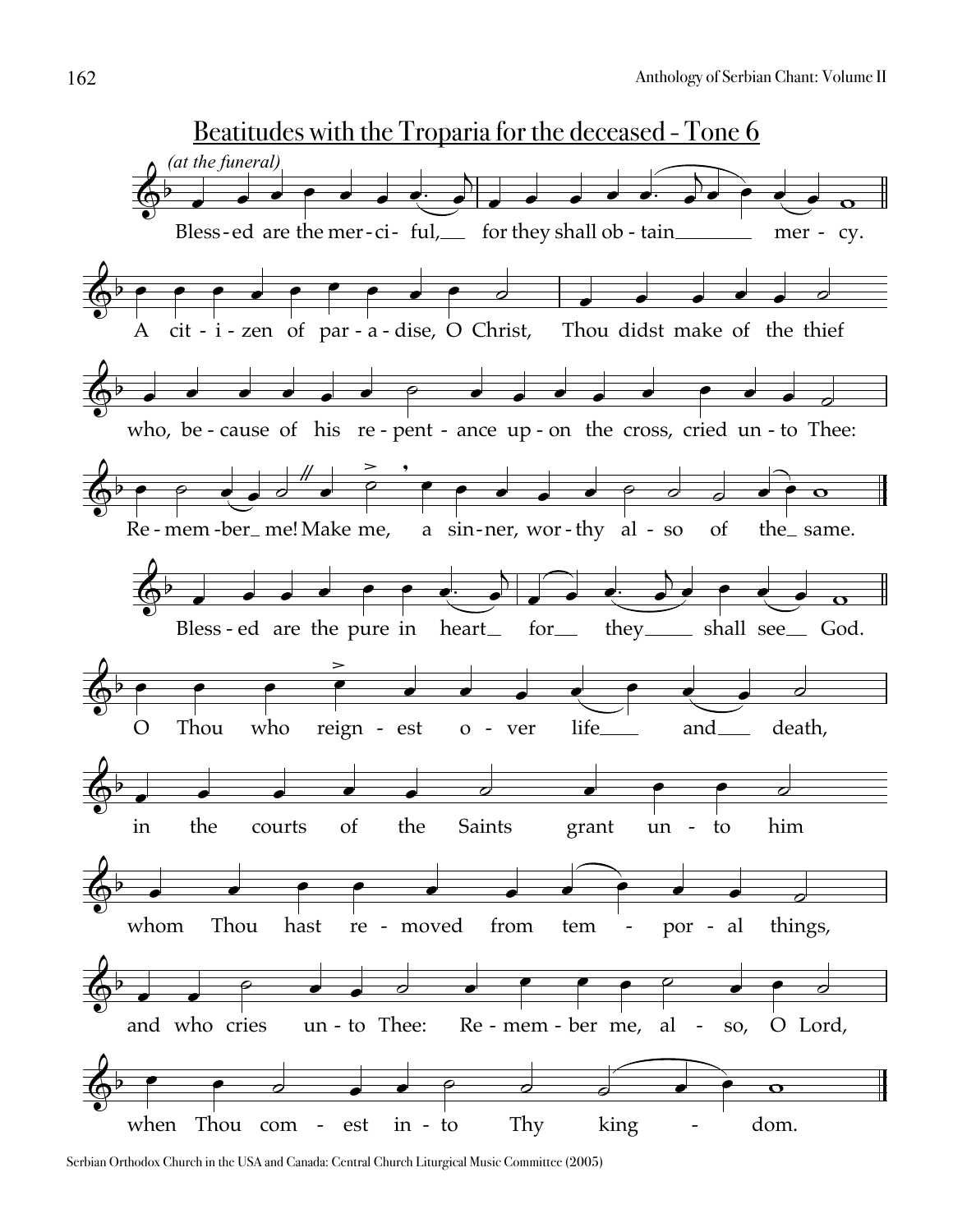

Serbian Orthodox Church in the USA and Canada: Central Church Liturgical Music Committee (2005)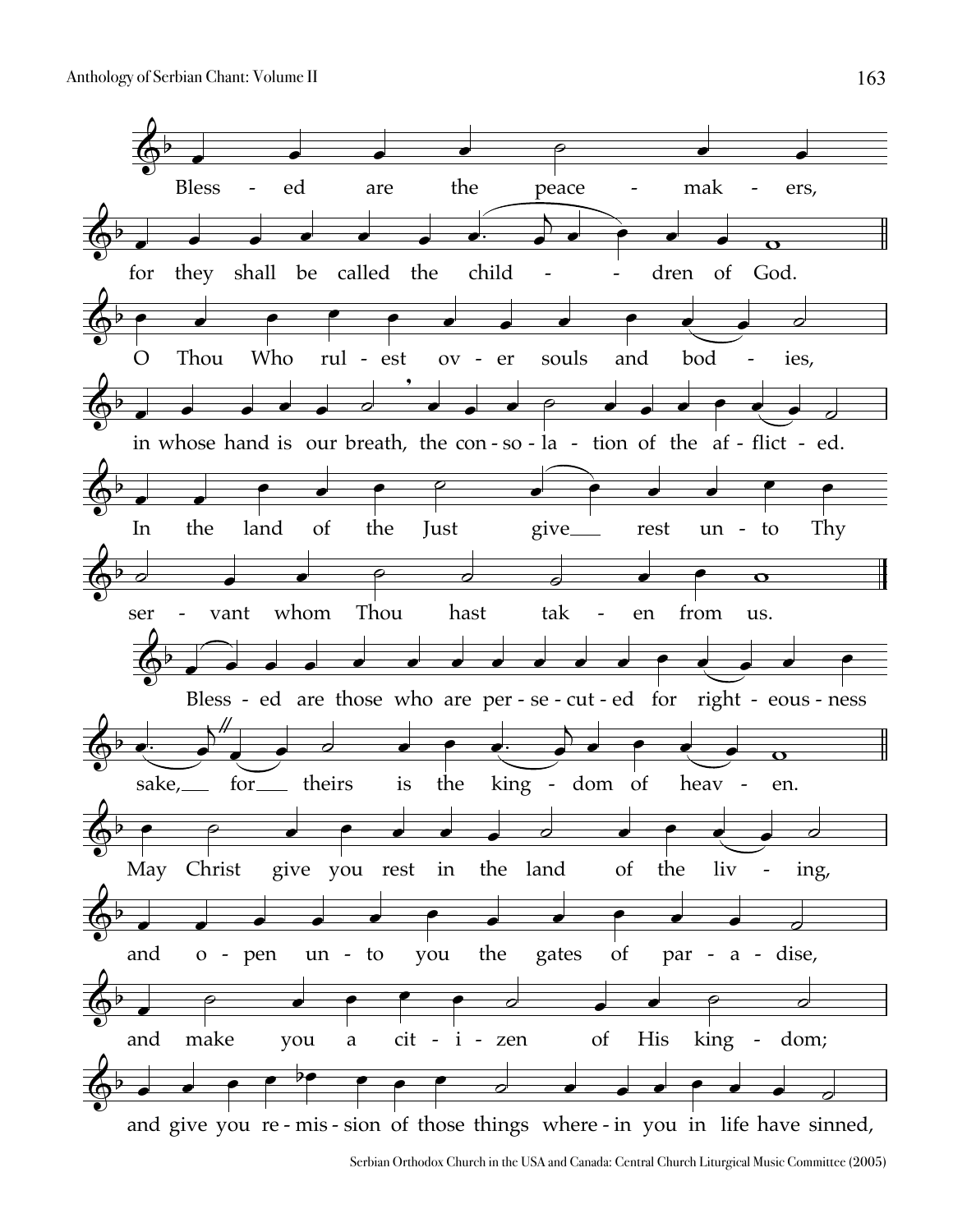

Serbian Orthodox Church in the USA and Canada: Central Church Liturgical Music Committee (2005)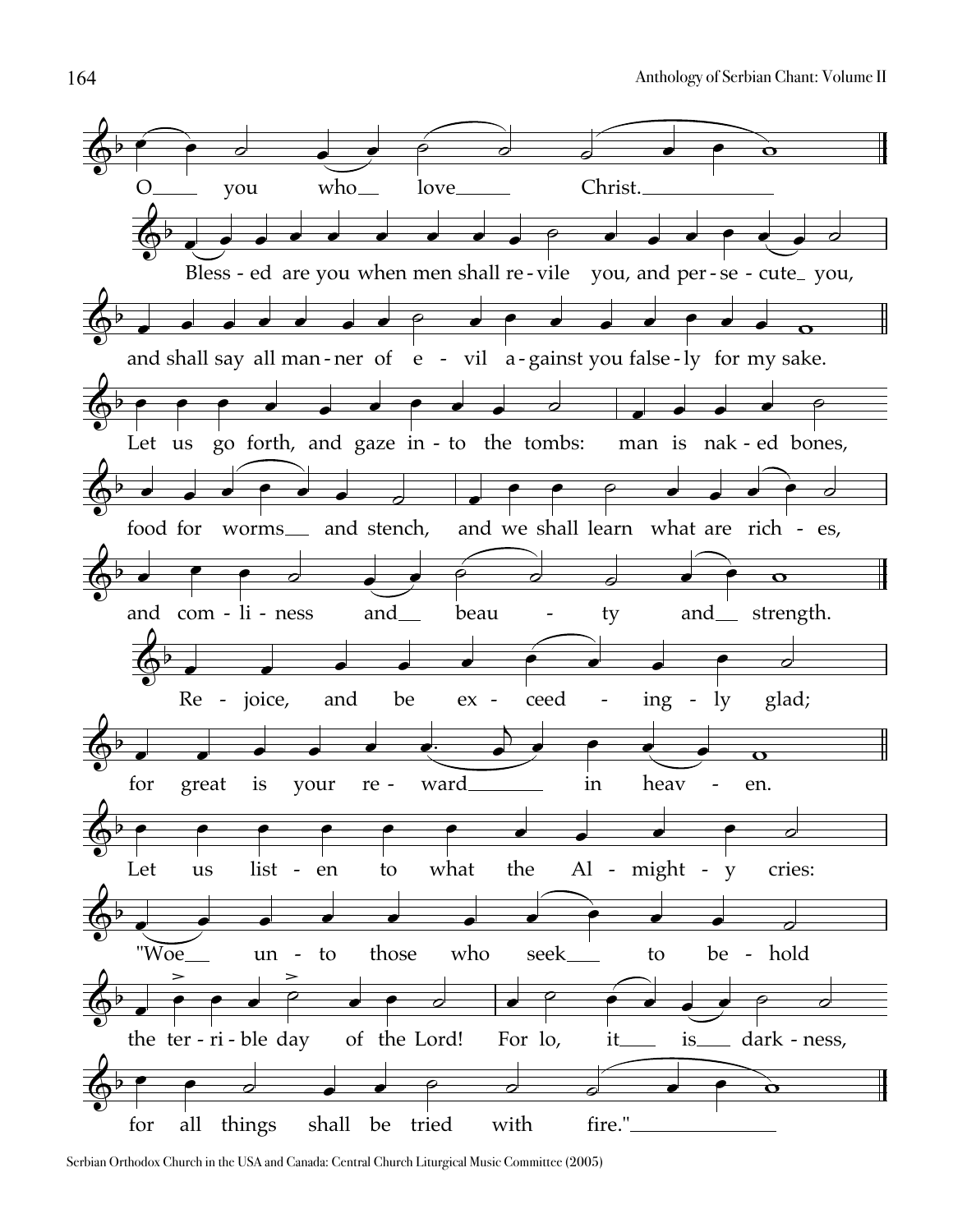

Serbian Orthodox Church in the USA and Canada: Central Church Liturgical Music Committee (2005)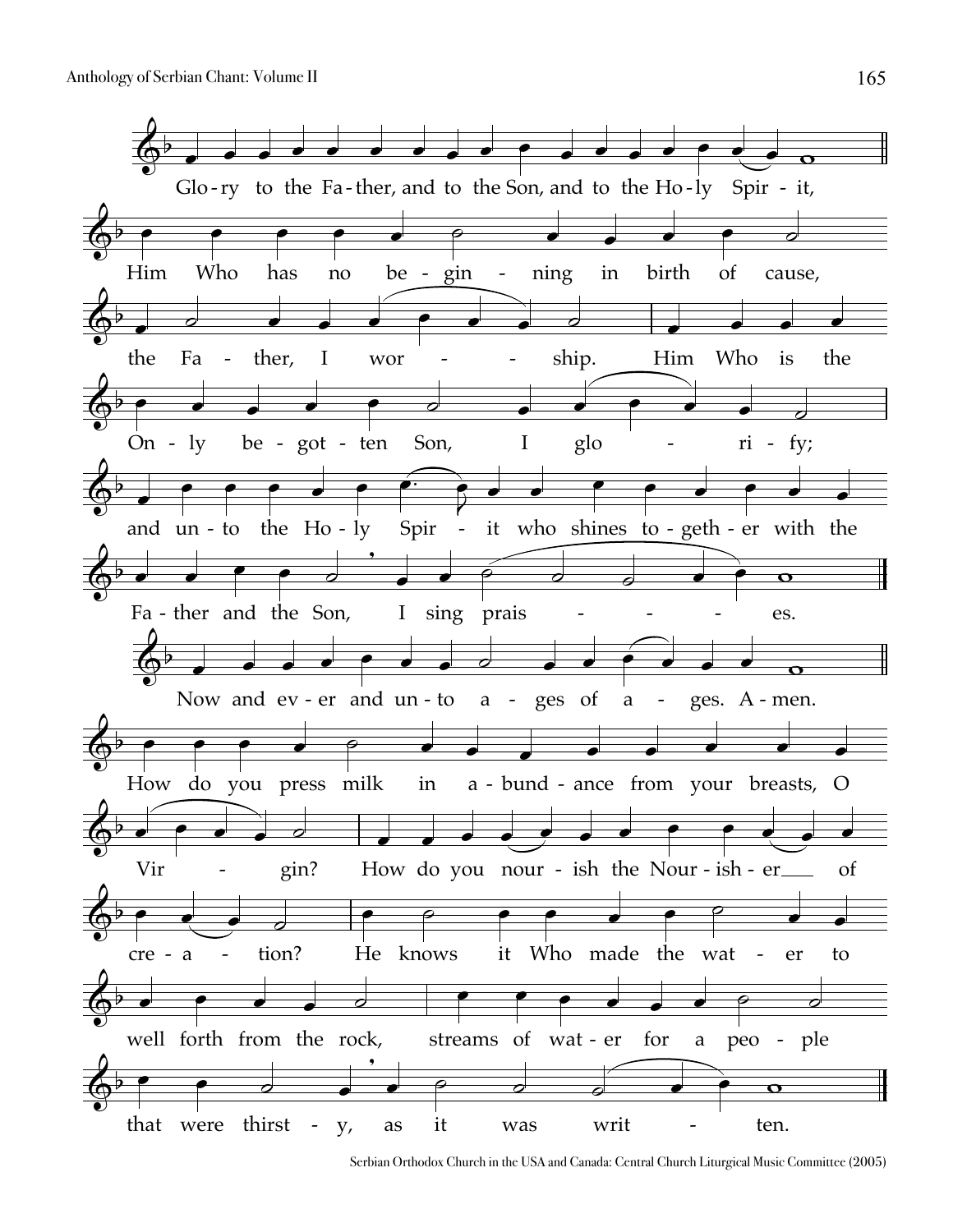

Serbian Orthodox Church in the USA and Canada: Central Church Liturgical Music Committee (2005)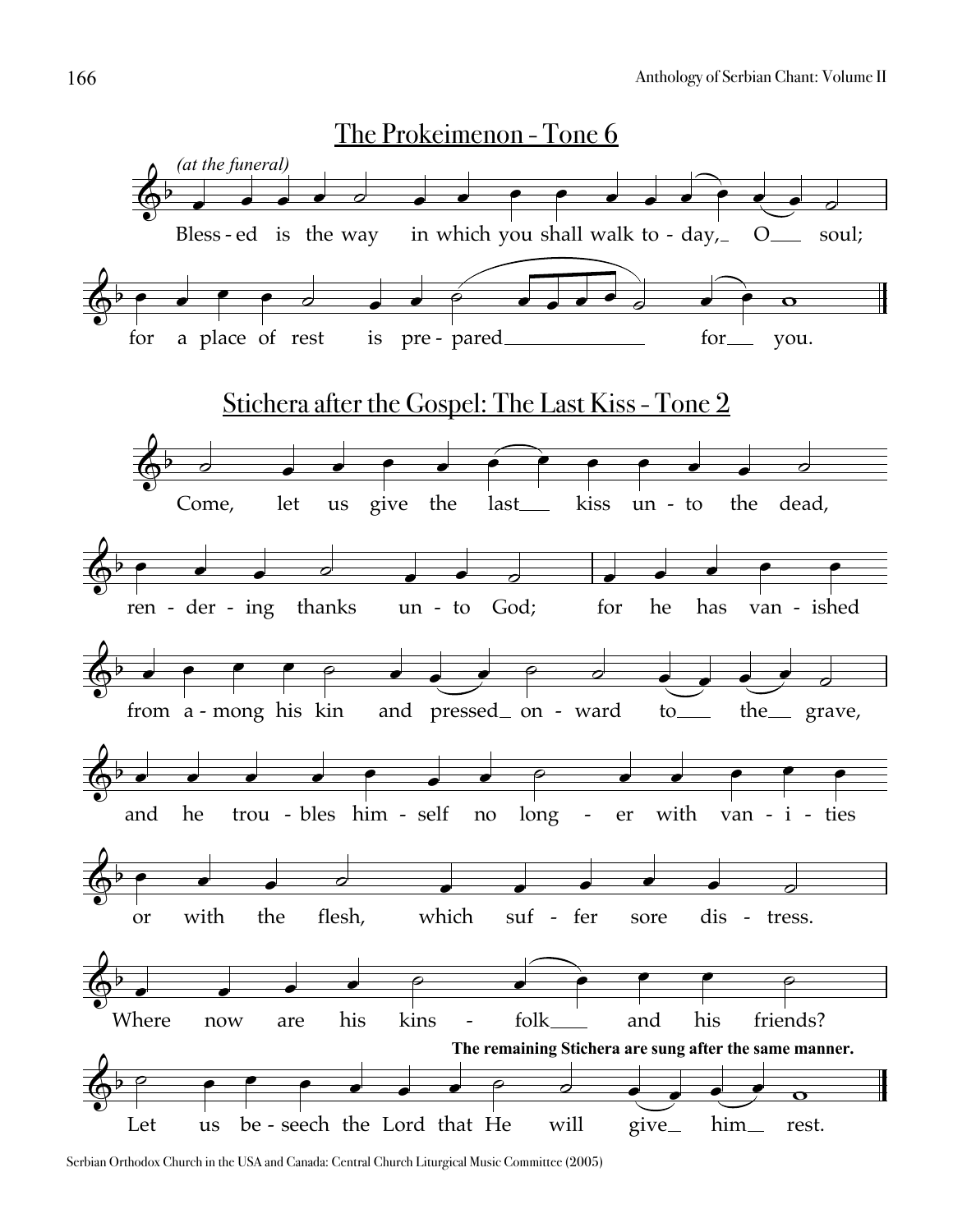

Serbian Orthodox Church in the USA and Canada: Central Church Liturgical Music Committee (2005)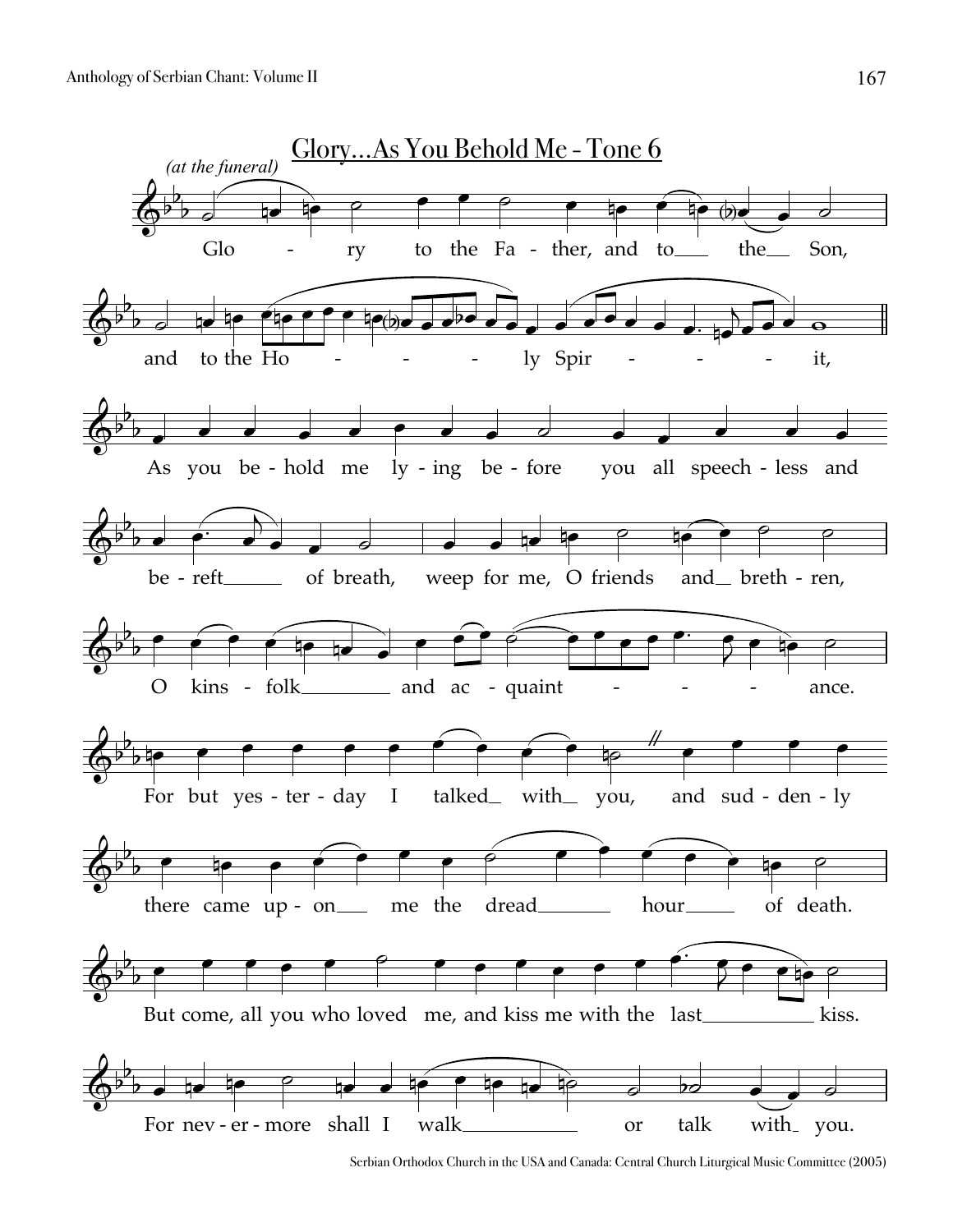

Serbian Orthodox Church in the USA and Canada: Central Church Liturgical Music Committee (2005)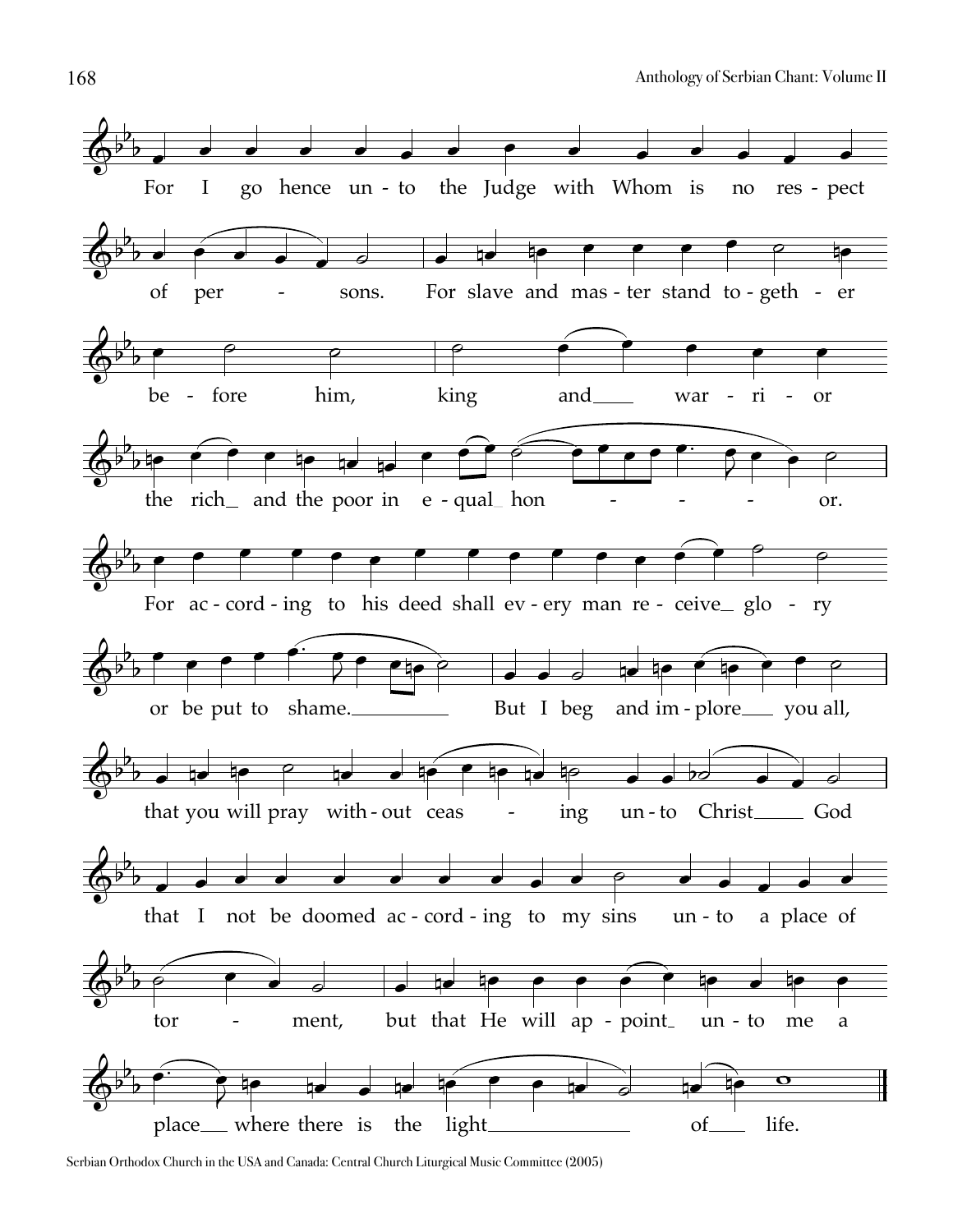

Serbian Orthodox Church in the USA and Canada: Central Church Liturgical Music Committee (2005)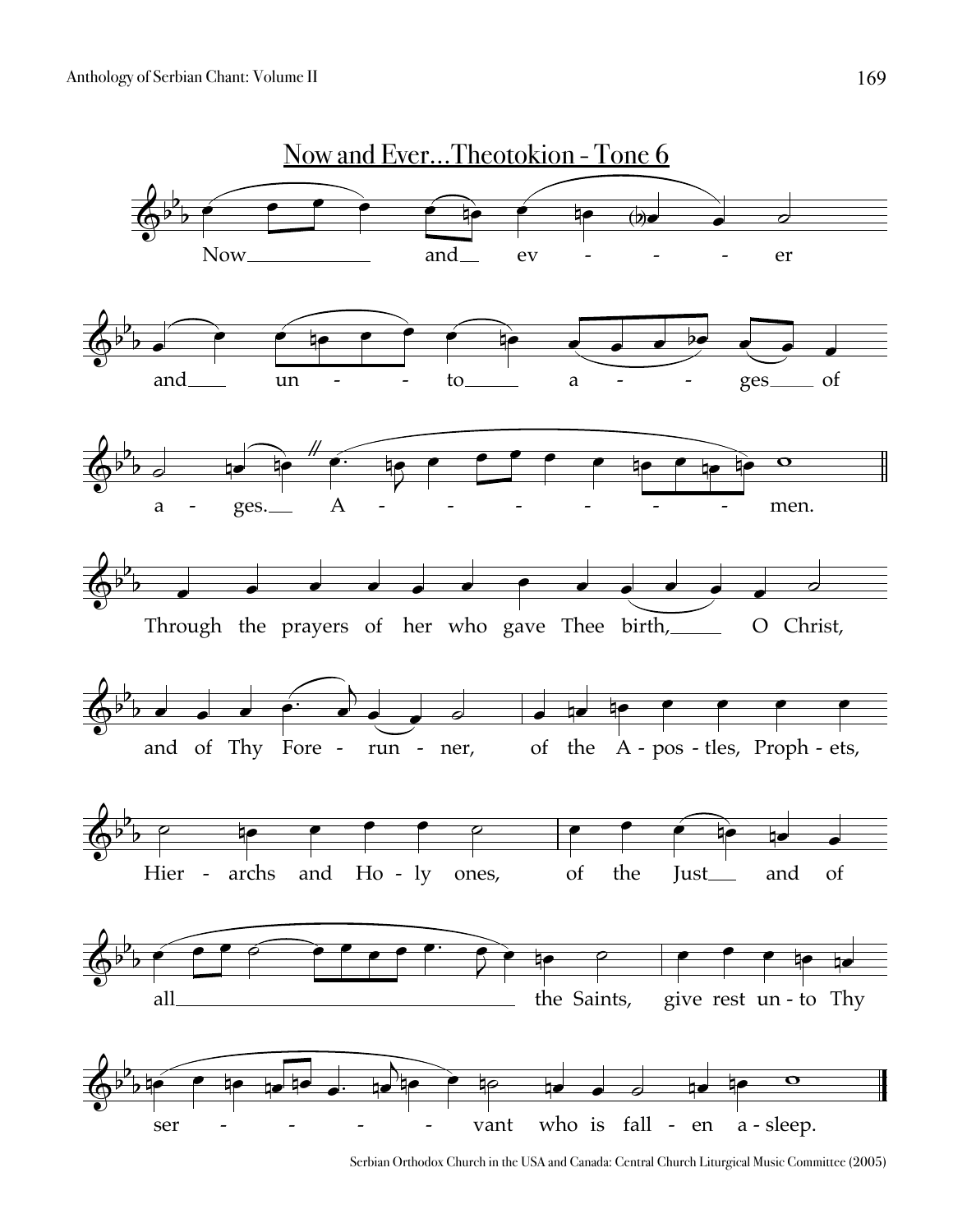

Serbian Orthodox Church in the USA and Canada: Central Church Liturgical Music Committee (2005)